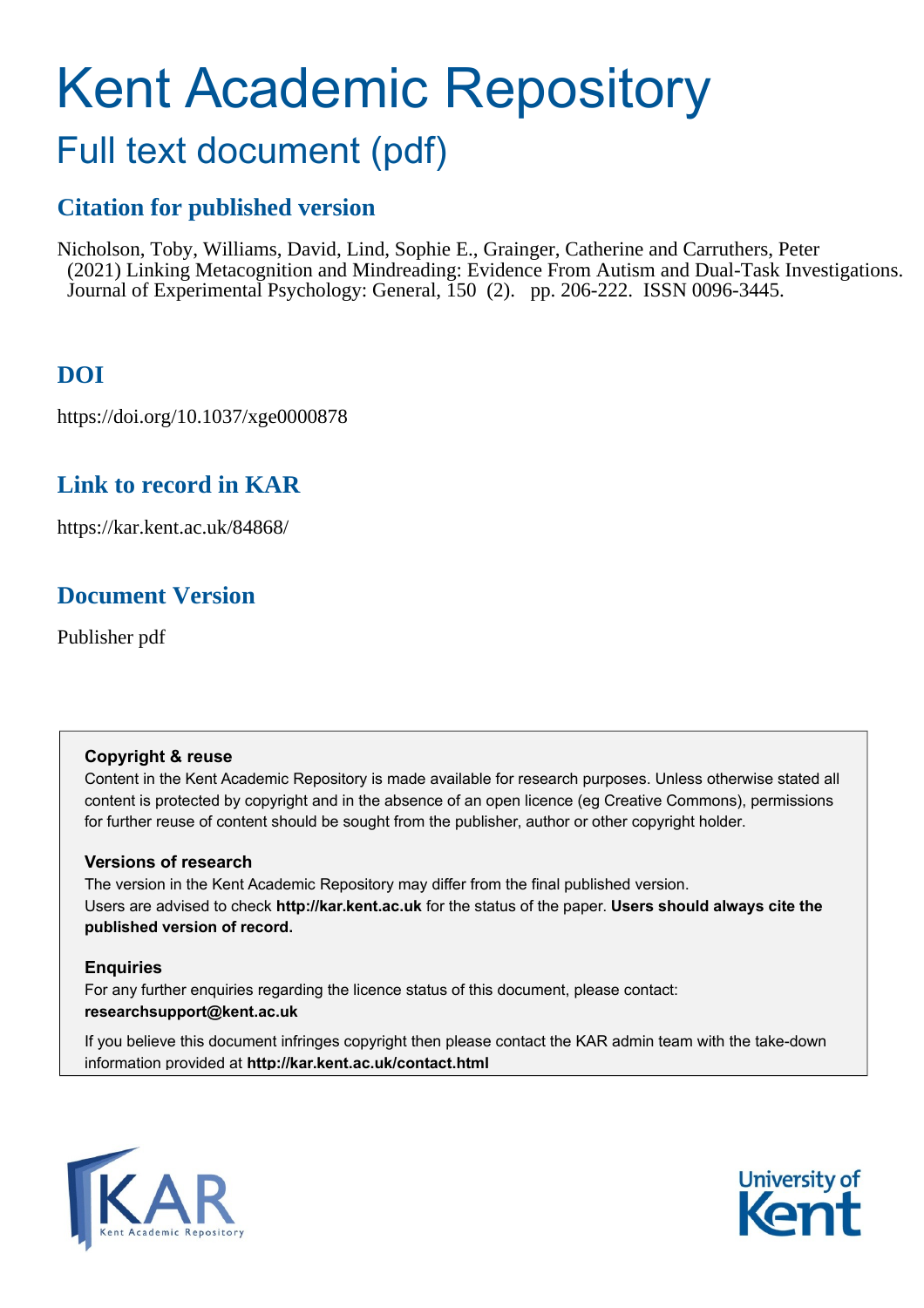

© 2020 The Author(s) 2021, Vol. 150, No. 2, 206 –220 http://dx.doi.org[/10.1037/xge0000878](http://dx.doi.org/10.1037/xge0000878)

## Linking Metacognition and Mindreading: Evidence From Autism and Dual-Task Investigations

Toby Nicholson and David M. Williams University of Kent

> Catherine Grainger University of Stirling

Sophie E. Lind City, University of London

Peter Carruthers University of Maryland

Questions of how we know our own and other minds, and whether metacognition and mindreading rely on the same processes, are longstanding in psychology and philosophy. In Experiment 1, children/ adolescents with autism (who tend to show attenuated mindreading) showed significantly lower accuracy on an explicit metacognition task than neurotypical children/adolescents, but not on an allegedly metacognitive implicit one. In Experiment 2, neurotypical adults completed these tasks in a single-task condition or a dual-task condition that required concurrent completion of a secondary task that tapped mindreading. Metacognitive accuracy was significantly diminished by the dual-mindreading-task on the explicit task but not the implicit task. In Experiment 3, we included additional dual-tasks to rule out the possibility that *any* secondary task (regardless of whether it required mindreading) would diminish metacognitive accuracy. Finally, in both Experiments 1 and 2, metacognitive accuracy on the explicit task, but not the implicit task, was associated significantly with performance on a measure of mindreading ability. These results suggest that explicit metacognitive tasks (used frequently to measure metacognition in humans) share metarepresentational processing resources with mindreading, whereas implicit tasks (which are claimed by some comparative psychologists to measure metacognition in nonhuman animals) do not.

*Keywords:* autism spectrum disorder, metacognition, mindreading, dual-task, theory of mind

Questions of how we know our own minds, how we know other minds, and whether nonhuman animals are capable of such self- or

This article was published Online First September 10, 2020.

Toby Nicholson and David M. Williams, School of Psychology, Keynes College, University of Kent; Sophie E. Lind, Department of Psychology, City, University of London; Catherine Grainger, Department of Psychology, University of Stirling; Peter Carruthers, Department of Philosophy, University of Maryland.

We thank all the participants who took part in this study. The authors would also like to thank the Kent Autistic Trust for assistance with participant recruitment. Without the support of these people and institutions, this research would not have been possible. This research was part-funded by an Economic and Social Research Council Research Grant (ES/M009890/1) awarded to David M. Williams, Sophie E. Lind, and Peter Carruthers.

This article has been published under the terms of the Creative Commons Attribution License [\(http://creativecommons.org/licenses/by/3.0/\)](http://creativecommons.org/licenses/by/3.0/), which permits unrestricted use, distribution, and reproduction in any medium, provided the original author and source are credited. Copyright for this article is retained by the author(s). Author(s) grant(s) the American Psychological Association the exclusive right to publish the article and identify itself as the original publisher.

Correspondence concerning this article should be addressed to David M. Williams, School of Psychology, Keynes College, University of Kent, Canterbury, Kent CT2 7NP, United Kingdom. E-mail: [d.m.williams@kent.ac.uk](mailto:d.m.williams@kent.ac.uk)

other-awareness, have proven to be some of the most enduring and important in the history of psychology and philosophy. The experiments described here were designed to throw light on both sets of questions at once. We begin by discussing the relationship between self-knowledge and other-knowledge in humans.

*Metacognition* (metarepresentation of one's own mental states) is considered essential for day-to-day behavioral functioning because it is this monitoring of one's internal states that allows one to regulate those states (Nelson & Leonesio, 1988). *Mindreading* (metarepresentation of others' mental states; sometimes referred to as "theory of mind") is likewise important for almost all domains of human social life, and when it is diminished most aspects of social life suffer. For example, autism spectrum disorder (ASD) is a developmental disorder diagnosed on the basis of significant impairments in social-communication and behavioral flexibility (American Psychiatric Association, 2013) and is characterized unambiguously by diminished mindreading ability (e.g., Happé, 1995). Thus, the clinical significance of understanding the relationship between mindreading and metacognition is high.

A number of opposing theories have been proposed, offering differing accounts of the relation between these two important abilities. For example, some have thought that mindreading develops ontogenetically and phylogenetically from an existing metacognitive system along with additional imagination/mental simulation abilities (*metacognition-is-prior* theory; e.g., Goldman,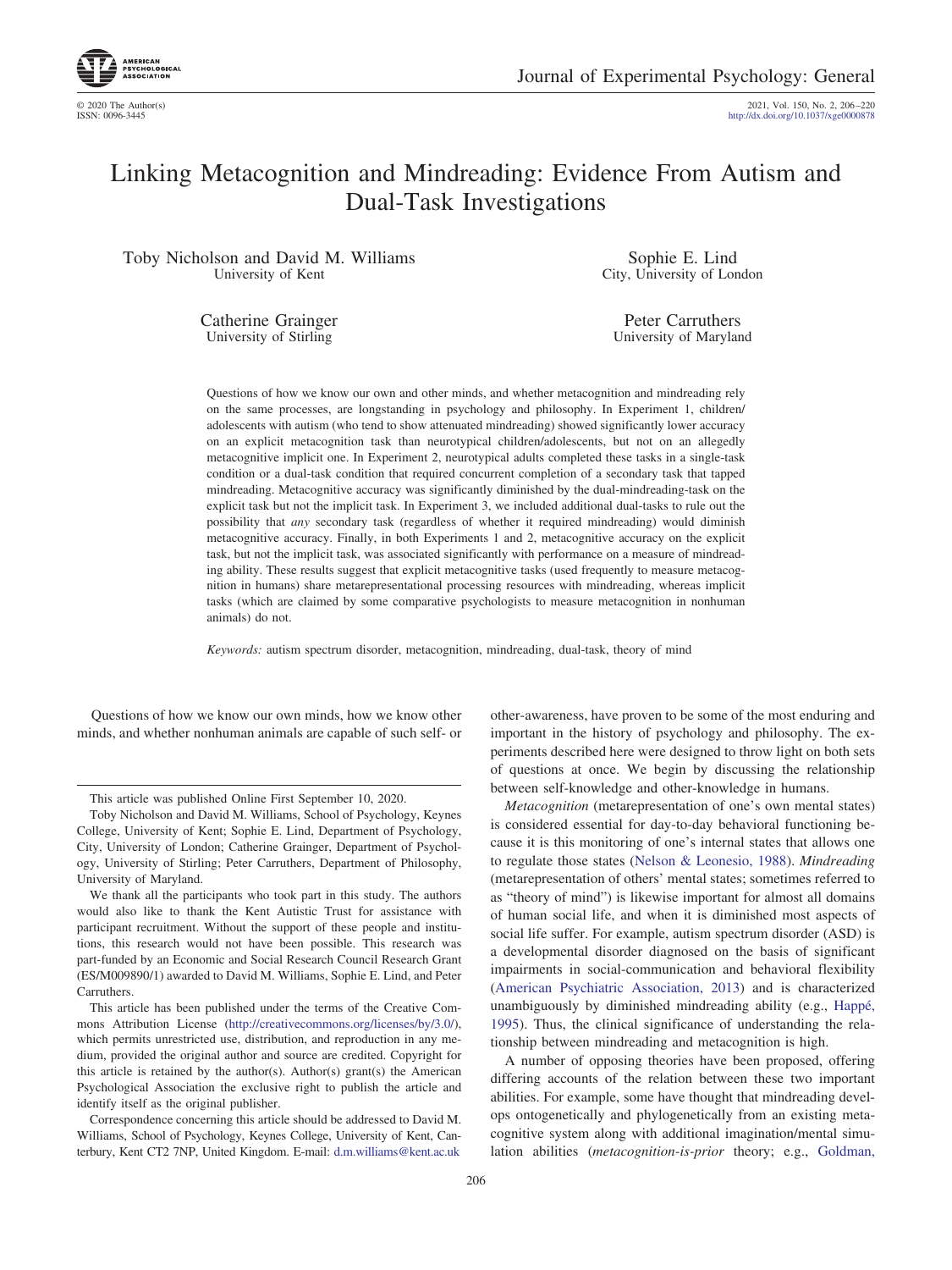2006). Others have claimed that metacognition and mindreading rely on entirely distinct systems (*two-systems* theory; e.g., Nichols & Stich, 2003). And yet others have argued that both involve a single metarepresentational system that processes both the mental states of self and of others (*one-system* theory; e.g., Carruthers, 2009, 2011). Crucially each of these theoretical accounts provides differing predictions for how these abilities might relate to each other experimentally. In the current investigation, we tackled these issues using complementary approaches in three experiments.

Before getting to the experiments, however, something further should be said about what the talk of "systems" here amounts to. Consider the one-system view first. This holds that there is a single core competence—involving a common set of conceptual resources and implicating the same mindreading network in the brain— underlying both our attributions of mental states to other people and to ourselves. While many of the inputs to the system may differ across the two cases (e.g., including one's own inner speech, bodily feelings, and visual imagery in the first-person case only), essentially the same cognitive and inferential resources are involved in processing those inputs. In the version proposed and defended by Carruthers (2011), moreover, the system evolved in the first instance for third-person social purposes. Self-awareness results from turning that third-person system on the self.

In contrast, the two-systems view maintains that there are distinct and dissociable networks in the brain responsible for attributing mental states to other people and to oneself, though it can be left open whether or not the two systems draw upon the same set of conceptual resources (Nichols & Stich, 2003). Hence one's capacities to draw inferences about the mental states of others can be damaged or interfered with without damaging or interfering with one's ability to attribute mental states to oneself, and vice versa. This view can remain neutral on the question of the evolutionary emergence of the two capacities.

Finally, the metacognition-is-prior account maintains that attributing mental states to other people implicates a prior ability to attribute those states to oneself. It is by first being aware of one's own mental states, and then projecting such states to other people using one's imaginative or simulative abilities, that one comes to understand the minds of others. On this view, there will be a common set of conceptual abilities involved in both selfattribution and other attribution, but the cognitive and inferential resources required for the latter will go well beyond what are needed for self-awareness (Goldman, 2006). A prediction of the view, then, is that mindreading abilities can be lost or interfered with without losing or interfering with metacognitive ones, but any task that interferes with the metacognitive component of mindreading will thereby interfere with the latter also. This view is often understood to go along with the claim that metacognitive abilities emerged in phylogeny prior to mindreading ones.

Turning now to our experiments, in Experiment 1 (case-control experiment), we tested metacognition (using a classic "judgement of confidence" paradigm) and mindreading in children and adolescents with ASD, as well as in age- and IQ-matched neurotypical (NT) comparison participants. We know that ASD tends to involve a mindreading impairment, so if the one-system theory is correct, then participants with ASD should also manifest difficulties with metacognition. In contrast, both metacognition-is-prior and twosystems theorists have predicted explicitly that metacognition will be unimpaired in ASD, claiming that autism will reveal a crucial dissociation between metacognition and mindreading that would support their theories (Goldman, 2006; Nichols & Stich, 2003; Raffman, 1999; Wojcik, Waterman, Lestié, Moulin, & Souchay, 2014).

As we have just noted, actual proponents of the metacognitionis-prior view have predicted that metacognition will be unimpaired in ASD. This is because they have thought that the impairment in mindreading in ASD is likely to result from the known difficulties such people have with imagining and pretending and because they think that mindreading results from a combination of metacognition with imagination or simulation (Goldman, 2006). But such a position isn't mandatory for a metacognition-is-prior theorist. It could be maintained instead that the difficulties with mindreading in ASD result from an underlying metacognitive deficit. In that case, this view, too, would predict that metacognitive abilities will be impaired in autism. This form of metacognition-is-prior view is not directly tested in the experiments that follow. But notice that if we succeed in showing (both here and in Nicholson, Williams, Grainger, Lind, & Carruthers, 2019) that the tests of metacognition employed with monkeys are not genuinely metacognitive in nature, then one significant strand of support (as detailed below) for all metacognition-is-prior views will have been undermined. In what follows, when we refer to the metacognition-is-prior theory we intend just the version defended by Goldman (2006), which predicts intact metacognition in ASD.

In Experiment 2 (dual-task experiment), instead of studying metacognition in a population with existing mindreading difficulties we tried to, in a sense, induce mindreading difficulties in neurotypical people by using a dual-task paradigm. In a dual-task paradigm, participants complete a primary task either alone (single-task condition) or concurrently with a secondary task (dual-task condition). If the primary and secondary tasks share processing resources, then primary task performance will be significantly poorer in the dual-task condition than in the single-task condition, because both tasks are competing for a limited resource. In Experiment 2, neurotypical adults completed metacognition tasks either alone or alongside a secondary task that tapped mindreading. If metacognition depends on the same metarepresentational resources as mindreading, then metacognition should be significantly poorer in the dual-task condition. The two-systems view, at any rate, makes no such prediction.

We turn now to the question of whether nonhuman animals are aware of their own and other minds. It turns out that this is directly related to the question of whether metacognition depends on the same metarepresentational resources as mindreading. Some theorists have suggested that some species of nonhuman primates (macaques, in particular) are capable of metarepresenting their own epistemic mental states, despite apparently lacking the equivalent ability to metarepresent the epistemic mental states of conspecifics (Beran, Smith, Coutinho, Couchman, & Boomer, 2009; Martin & Santos, 2014; Smith, Beran, Couchman, & Coutinho, 2008; Smith, Couchman, & Beran, 2014; Son & Kornell, 2005). If this interpretation of the data is correct, then these findings challenge the one-system view but are in keeping with both other views.

However, some have argued that the tasks used to assess metacognition in nonhuman primates are not truly metacognitive (do not require metarepresentation of self), claiming that they can be successfully completed using first-order, nonmetacognitive pro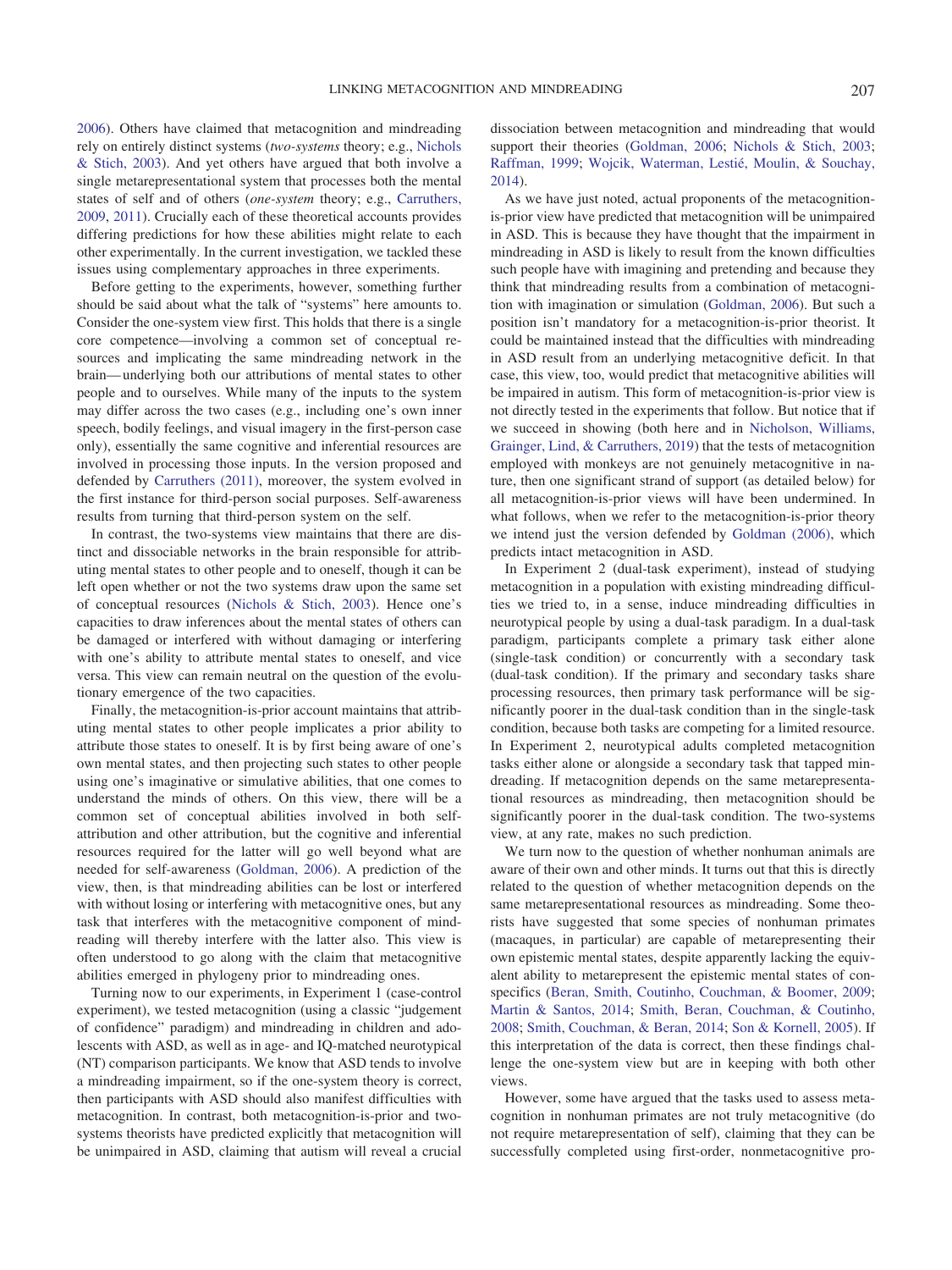cesses rather than second-order, genuinely metacognitive processes (Carruthers, 2011). That is, it has been said that instead of monitoring their own states of certainty or uncertainty, as most comparative psychologists assume (a second-order, metacognitive, process), the animals can succeed in these tasks through first-order (cognitive rather than metacognitive) kinds of risk-evaluation (Carruthers & Ritchie, 2012).

In the current study, we set out to test these competing interpretations of the animal data, too. We were able to do so because if humans solve the sorts of task conducted with monkeys without employing metacognition, then this provides at least a "proof of concept" that the monkeys are doing so too. We therefore employed a version of the "gambling task" introduced by Son and Kornell (2005), which has been used to assess metacognition in nonhuman primates (Kornell, Son, & Terrace, 2007). This task is in many respects structurally equivalent to the classic judgmentof-confidence task used to measure metacognition in humans (and which we also use in the current study). Strictly speaking, however, the gambling task measures the degree to which strategic behavioral responses are accurate (rather than the extent to which verbal metacognitive judgments are accurate, as in the explicit judgment-of-confidence task). In what follows, we refer to the gambling task as "the implicit task" (because it is, putatively, implicitly metacognitive in nature) and the judgment-of-confidence task as "the explicit task" (because it requires participants to reflect explicitly on their own internal states and provide a verbal response).

In the task employed with monkeys by Kornell et al. (2007), the animals were first required to make a primary discrimination of some sort (e.g., judging the longest of a set of lines) before being asked to place a "bet" on the correctness of that choice. Having made their initial discrimination, they could either select a "high risk" symbol that would issue in a large reward if they had made the correct choice and a large loss if they had got it wrong, or they could select a "low risk" symbol that gave small payoffs or penalties. According to the authors, the monkeys solve this task by monitoring their uncertainty about the correctness of their initial choice, gambling or declining to gamble accordingly. The task is thus thought to demonstrate the presence of metacognitive processes in these animals.

An alternative, nonmetacognitive interpretation of the data is also possible, however. For we know that easy tasks are ones that are performed fluently, and fluency is known to give rise to positive valence, whereas disfluent tasks cause negative valence (Casasanto & Chrysikou, 2011; Carr, Rotteveel, & Winkielman, 2016). So a primary discrimination task that is executed fluently will result in a state of positive affect, which is known in humans to increase risk-taking (Gasper & Clore, 2000). Hence the highrisk option will seem good to participants following fluent performance. In contrast, disfluent execution will produce negative affect, making the high-risk option seem bad. Metarepresentation of self is thus unnecessary to produce accurate performance on the gambling task.

It is worth noticing that processing fluency is among the cues that humans frequently use when making explicit metacognitive judgments (Dunlosky & Metcalfe, 2009; Hertzog, Dunlosky, Robinson, & Kidder, 2003). But, of course, the fact that processing fluency can provide a cue for a metacognitive judgment doesn't mean that processing fluency is itself metacognitive. Ease of processing is one thing; awareness that processing is easy is another. Only the latter is metacognitive in nature.

One of our goals was to discriminate between the two competing explanations of the cognitive resources employed in the implicit task (metacognitive or nonmetacognitive). If the implicit gambling tasks that have been used with monkeys really do require metarepresentation of self, then gambling accuracy should be diminished to the same extent as judgment-of-confidence accuracy in (a) participants with ASD relative to comparison participants in Experiment 1 and (b) the dual-task condition relative to the singletask condition in Experiment 2—provided, that is, that metacognition and mindreading share resources, as postulated by onesystem views and metacognition-is-prior theories.

A complete set of predictions for both experiments is shown in Table 1 (our own predictions are listed in the bottom row). Note that our task design enabled us simultaneously to pit the onesystem account of the relation between mindreading and metacognition against its opponents, as well as pitting first-order against metacognitive interpretations of the implicit gambling tasks that have been used with monkeys.

#### **Experiment 1**

#### **Method**

**Participants.** Twenty-five children/adolescents with ASD and 25 neurotypical (NT) comparison children/adolescents took part in the study. All participants completed the Wechsler Abbreviated Scale for Intelligence-II (Wechsler, 1999), which provides verbal, performance, and full-scale IQ scores, as well as two widely used measures of mindreading (see details below). Mindreading tasks were included to ensure the ASD group was representative of the population in showing a mindreading impairment (otherwise the predictions of one-system theory could not be tested in this experiment).

Participants in the ASD group had received verified diagnoses, according to conventional criteria (American Psychiatric Association, 2000; WHO, 1992). The parents of all participants completed the Social Responsiveness Scale-II (Constantino & Gruber, 2012) to provide an index of number of ASD features/ traits manifested in participants (*T* scores of 50 represent the population average;  $T$  scores  $>$  59 indicate clinically significant levels of ASD traits/features). Participant characteristics and group matching statistics are presented in Table 2. All participants had normal or corrected-to-normal vision, and none of them was color blind. Ethical approval for Experiments 1 and 2 was given by the School of Psychology, University of Kent Research Ethics Committee (Ref: 201815281154425026), and informed consent was obtained from the parents of all participants and the participants themselves.

#### **Materials and methods.**

*Mindreading task 1.* The Reading the Mind in the Eyes Task (RMIE; Baron-Cohen, Wheelwright, Hill, Raste, & Plumb, 2001) is a widely used measure of mindreading in clinical and nonclinical populations. Participants completed a child version of the RMIE task (Baron-Cohen, Wheelwright, Spong, Scahill, & Lawson, 2001). The child version includes 28 photographs of the eye-region of the face taken from the adult version of the task. On each trial, participants were asked to pick one word from a selec-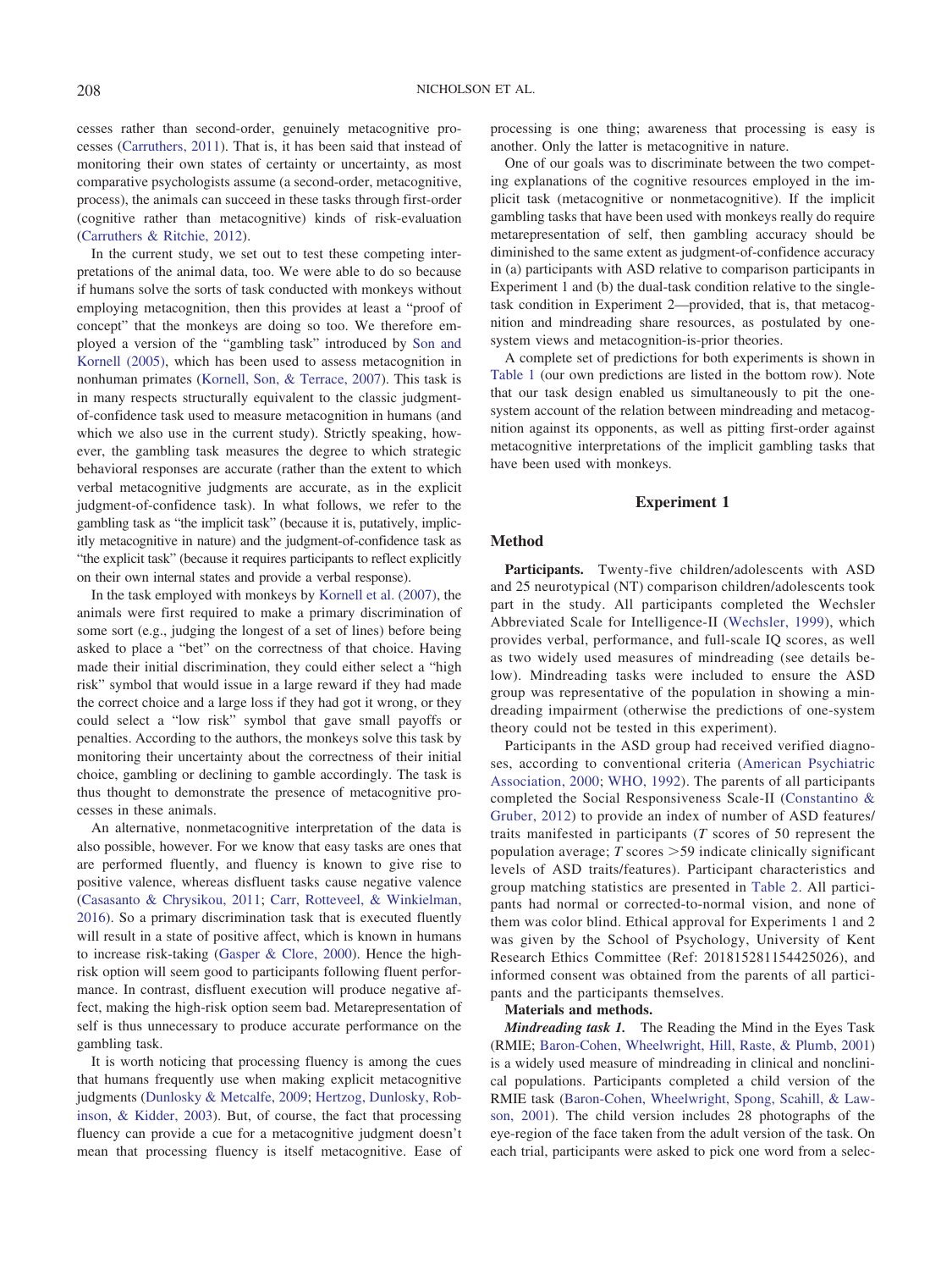| Table 1                                       |  |  |
|-----------------------------------------------|--|--|
| <b>Predictions Following From Each Theory</b> |  |  |

|                                                                                            | Prediction                                                                                                                            |                                                                                                                                    |                                                                                                           |                                                                                                                                               |                                                                                                                                               |  |  |
|--------------------------------------------------------------------------------------------|---------------------------------------------------------------------------------------------------------------------------------------|------------------------------------------------------------------------------------------------------------------------------------|-----------------------------------------------------------------------------------------------------------|-----------------------------------------------------------------------------------------------------------------------------------------------|-----------------------------------------------------------------------------------------------------------------------------------------------|--|--|
| Theory                                                                                     | ASD implicit task<br>performance is<br>impaired                                                                                       | ASD explicit task<br>performance is<br>impaired                                                                                    | Implicit task correlates<br>with explicit task                                                            | Secondary mindreading<br>task selectively affects<br>explicit task only                                                                       | Secondary mindreading<br>task affects implicit<br>and explicit tasks                                                                          |  |  |
| Two-systems &<br>implicit tasks are<br>metarepresentational                                | No: because<br>metacognition is<br>not impaired and<br>implicit task does<br>not require<br>mindreading<br>system                     | No: because<br>metacognition is not<br>impaired and explicit<br>task would not<br>require mindreading<br>system                    | Yes: because both<br>implicit and explicit<br>tasks should rely on<br>the same<br>metacognitive<br>system | No: because<br>mindreading is<br>distinct from<br>metacognition,<br>leaving both tasks<br>unaffected                                          | No: because<br>mindreading is<br>distinct from<br>metacognition,<br>leaving both tasks<br>unaffected                                          |  |  |
| Metacognition-is-prior<br>& implicit tasks are<br>metarepresentational <sup>a</sup>        | No: because<br>metacognition is<br>not predicted to be<br>impaired and<br>implicit task<br>would not require<br>mindreading<br>system | No: because<br>metacognition is not<br>predicted to be<br>impaired and explicit<br>task would not<br>require mindreading<br>system | Yes: because both<br>implicit and explicit<br>tasks should rely on<br>the same<br>metacognitive<br>system | No: because<br>mindreading depends<br>on metacognition, so<br>both tasks are<br>affected by<br>interference with<br>mindreading               | Yes: because<br>mindreading depends<br>on metacognition, so<br>both tasks are<br>affected by<br>interference with<br>mindreading              |  |  |
| One-system & implicit<br>tasks are<br>metarepresentational                                 | Yes: because with<br>one system,<br>metarepresentation<br>in general is<br>impaired in ASD                                            | <b>Yes:</b> because with one<br>system,<br>metarepresentation<br>in general is<br>impaired in ASD                                  | Yes: because both<br>implicit and explicit<br>tasks should rely on<br>the same<br>metacognitive<br>system | No: because both<br>implicit and explicit<br>tasks require the<br>same<br>metarepresentational<br>system as<br>mindreading                    | Yes: because both<br>implicit and explicit<br>tasks require the<br>same<br>metarepresentational<br>system as<br>mindreading                   |  |  |
| Two-systems $&$<br>implicit tasks are not<br>metarepresentational                          | No: because damage<br>to mindreading<br>should not lead to<br>deficits in a first-<br>order task                                      | No: because damage to<br>mindreading leaves<br>metacognitive<br>system intact                                                      | No: because implicit<br>tasks are not<br>metarepresentational,<br>whereas explicit<br>tasks are           | No: because<br>mindreading is<br>distinct from<br>metacognition and is<br>not required for a<br>first-order task, so<br>both tasks unaffected | No: because<br>mindreading is<br>distinct from<br>metacognition and is<br>not required for a<br>first-order task, so<br>both tasks unaffected |  |  |
| Metacognition-is-prior<br>& implicit tasks are<br>not<br>metarepresentational <sup>a</sup> | No: because damage<br>to mindreading<br>should not lead to<br>deficits in a first-<br>order task                                      | No: because<br>metacognition is not<br>predicted to be<br>impaired and explicit<br>task would not<br>require mindreading<br>system | No: because implicit<br>tasks are not<br>metarepresentational,<br>whereas explicit<br>tasks are           | Yes: because<br>mindreading depends<br>on metacognition<br>and only the explicit<br>task is metacognitive                                     | No: because<br>mindreading depends<br>on metacognition<br>and only the explicit<br>task is metacognitive                                      |  |  |
| One-system & implicit<br>tasks are not<br>metarepresentational                             | No: because damage<br>to mindreading<br>should not lead to<br>deficits in a first-<br>order task                                      | Yes: because explicit<br>task shares<br>metarepresentational<br>system with<br>mindreading which<br>is impaired in ASD             | No: because implicit<br>tasks are not<br>metarepresentational,<br>whereas explicit<br>tasks are           | Yes: because only the<br>explicit task involves<br>the mindreading<br>system, so only the<br>explicit task is<br>affected                     | No: because only the<br>explicit task involves<br>the mindreading<br>system, so only the<br>explicit task is<br>affected                      |  |  |

*Note*. ASD = autism spectrum disorder.<br><sup>a</sup> The metacognition-is-prior view represented here is the version actually defended by theorists in the literature, according to which metacognition should not be damaged in ASD. Another possible version of metacognition-is-prior view, according to which metacognitive deficits lie at the base of the well-known mindreading difficulties in ASD, is not addressed in these experiments or in our discussion (except in passing).

tion of four to indicate what the person in the picture was thinking or feeling. If participants felt more than one of the words was applicable, they were instructed to select the word they thought was most suitable. Stimuli were presented on screen to participants in a random order, and no time limit was imposed. Scores on the RMIE task range from zero to 28, with higher scores indicating better performance on the task. The proportion of items correctly identified by ASD and comparison participants is shown in Table 2.

It should be noted that although the RMIE can be characterized as a kind of empathy task, it is also undoubtedly a task that requires mindreading of the mental states of the target agents. For in each case what has to be selected is the most appropriate mental-state descriptor. The task has been employed in over 250 studies, shows good test–retest reliability (e.g., Fernández-Abascal, Cabello, Fernández-Berrocal, & Baron-Cohen, 2013), clearly distinguishes groups of participants with and without ASD (e.g., Wilson et al., 2014), is associated with the number of ASD traits shown by individuals in large population studies (e.g., Baron-Cohen et al., 2001), and is correlated with other measures of mindreading even after the influence of IQ is statistically controlled (e.g., Jones et al., 2018).

*Mindreading task 2.* We employed a version of the Animations Task (Abell, Happé, & Frith, 2000) as a second measure of mind-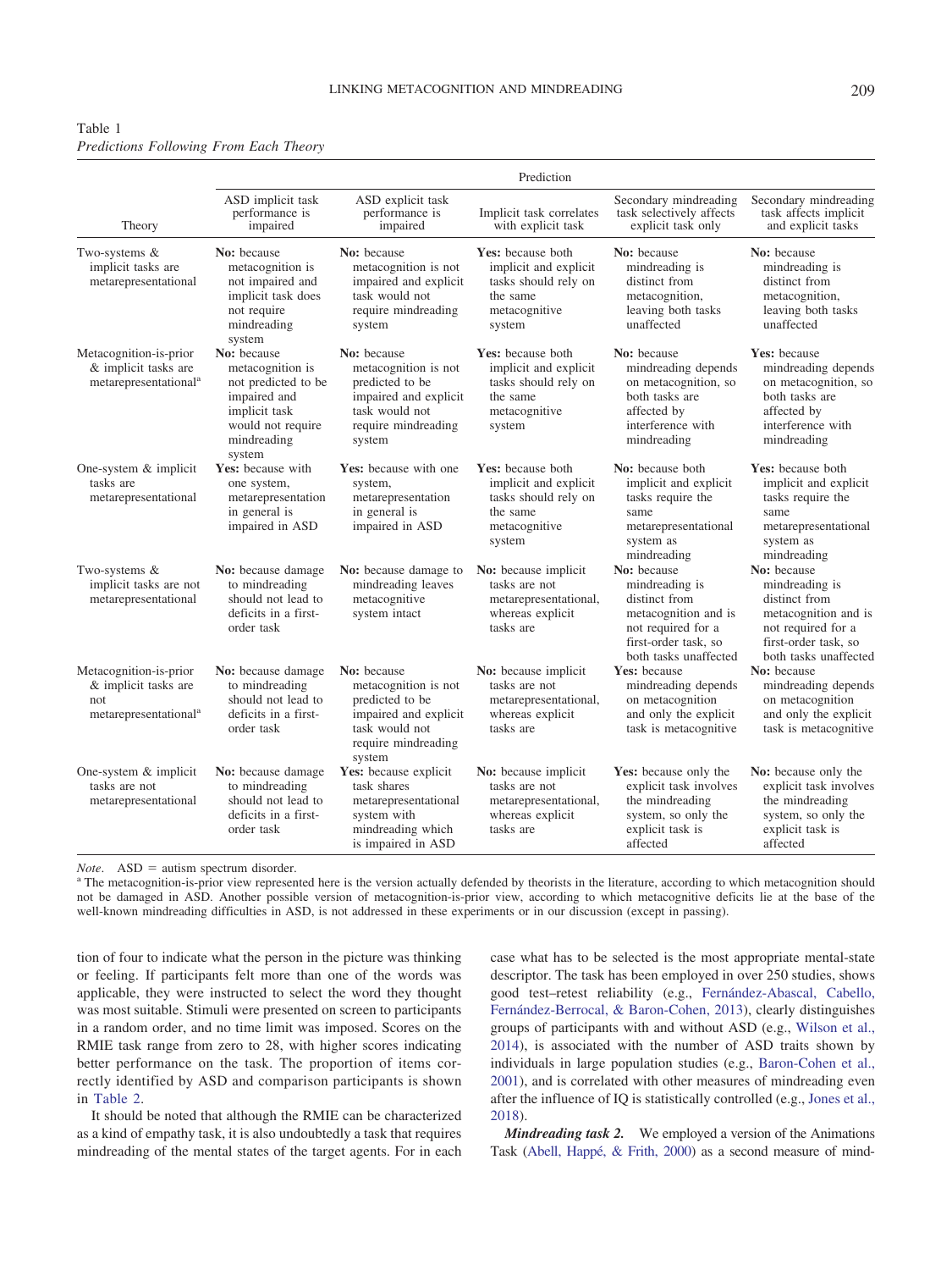| Variable                             | ASD $(n = 25)$ | NT $(n = 25)$  |       |         | $\mathfrak{a}$ |
|--------------------------------------|----------------|----------------|-------|---------|----------------|
| Age                                  | 12.71(1.52)    | 13.17(1.54)    | 1.07  | .29     | 0.30           |
| <b>VIQ</b>                           | 105.92(9.90)   | 109.20 (10.82) | 1.12  | .27     | 0.32           |
| <b>PIO</b>                           | 109.36 (13.04) | 113.56 (13.91) | 1.10  | .28     | 0.31           |
| SRS T-score                          | 84.75 (9.45)   | 45.88 (10.47)  | 13.62 | < 0.001 | 3.90           |
| RMIE proportion correct <sup>a</sup> | .69(.08)       | .73(10)        | 1.42  | .08     | 0.41           |
| Animations proportion correct        | .46(.24)       | .70(0.18)      | 4.01  | < 0.001 | 1.14           |

| Table 2 |                                                                               |  |  |
|---------|-------------------------------------------------------------------------------|--|--|
|         | <b>Experiment 1 Participant Characteristics and Group Matching Statistics</b> |  |  |

*Note*. VIQ = verbal IQ; PIQ = performance IQ; SRS = Social Responsiveness Scale; RMIE = Reading the Mind in the Eyes; ASD = autism spectrum disorder; NT = neurotypical.<br><sup>a</sup> One participant with ASD became distressed when completing this task, so data was collected from only 24 participants.

reading. The task, which is based on Heider and Simmel (1944), required participants to describe interactions between a large red triangle and a small blue triangle, as portrayed in a series of silent video clips. Four such clips are apt to invoke an explanation of the triangles' behavior in terms of epistemic mental states, such as belief, intention, and deception. These clips comprise the "mentalizing" condition of the task and were employed in this study.

Each clip was presented to participants on a computer screen. After the clip was finished, participants described what had happened in the clip. An audio recording of participants' responses was made for later transcription. Each transcript was scored on a scale of zero to two for accuracy (including reference to specific mental states), based on the criteria outlined in Abell et al. (2000). Eighty percent of transcripts were also scored by two independent raters, each of whom was blind to the diagnostic group of the participant and any other results from the study. Interrater reliability was excellent according to Cicchetti's (1994) criteria (intraclass correlations  $> 0.84$ ). Accuracy (proportion) among ASD and comparison participants is shown in Table 2. Note that the Animations Task is a measure of spontaneous mental-state attribution. Those who score highly on this measure are spontaneously interpreting the movements of the geometric figures in the videos in mentalstate terms. Those who score low on this measure, in contrast, will tend to provide literal (nonmentalistic) descriptions of the movements they have observed.

*Experimental gambling and judgment-of-confidence tasks.* There were two experimental tasks (implicit gambling and explicit judgment-of-confidence), both of which involved an object-level component that required participants to make perceptual discrimination judgments and a (supposed) metalevel component that required them to make a judgment or decision about the accuracy of their perceptual discrimination judgment. It is important to note that participants always completed the implicit task before the explicit task to avoid transfer of explicit metacognitive strategies from the latter to the former. The structure of the object-level component was identical in each task, but the metalevel component differed in each. Below, we describe first the object-level component that was common to both tasks and then the specific procedures of each task individually.

*Object-level perceptual discrimination component.* Two versions of the object-level component were created and participants completed one version in the gambling task and the other version in the judgment-of-confidence task. In one version (color stimuli version), stimuli comprised pairs of arrays that varied in shade of blue (from very dark to very light blue). On each trial, participants

were presented with two arrays, and their task was to select (via mouse click) the array displaying the lightest shade of blue. In the other version (pixel stimuli version), stimuli comprised pairs of arrays that varied in pixel density (from very densely to very sparsely pixelated). On each trial, participants were presented with two arrays, and their task was to select (via mouse click) the array that was most densely pixelated. In each version (color/pixel), each pair varied in terms of how perceptually similar its members were. The more similar the arrays in each pair were, the more difficult it was to discriminate between them. In each version, there was a range of trial difficulty with some trials involving highly similar pairs of arrays and other trials involving highly dissimilar pairs of arrays, along with a wide range in between. Similarity between arrays across trials was determined using a random number generator. For pixel trials, the difference in pixel numbers between the two arrays was generated using a random number generator with requested outputs of 10 – 80, based on pilot testing to determine average discrimination sensitivity. For color trials, variation in blue color between arrays was determined by varying the luminance of each array, in python RGB color space, and was again generated by a random number generator with requested outputs of 0.001 to 0.5 (again based on pilot testing to determine average discrimination sensitivity). All participants received the same stimuli sets. Task scripts and stimuli parameters are published in an open access GitHub repository [\(https://github.com/cathgrainger/](https://github.com/cathgrainger/Explicit-Implicit-JOC-tasks) [Explicit-Implicit-JOC-tasks\)](https://github.com/cathgrainger/Explicit-Implicit-JOC-tasks). Importantly, pilot testing was conducted to ensure that the two versions (color/pixel) were of equivalent difficulty and that object-level perceptual discrimination performance was well above chance but well below ceiling on both. Half of the participants in each group were assigned the color stimuli version for the implicit (gambling) task and the pixel stimuli version for the explicit (judgment-of-confidence) task, and half were assigned the pixel stimuli version for the implicit task and the color stimuli version for the explicit task. All stimuli were presented on a 22-in computer screen. We now describe the specific procedure involved in each task.

*Implicit (gambling) task.* The main procedure for the implicit task (object- and "meta" components) is illustrated in Figure 1a (note that "meta-" is written in inverted commas here to highlight the fact that, while this phase of the task is assumed by some researchers to require metacognitive monitoring, we did not believe that it necessarily did). This task was modeled closely on methods that have been employed with nonhuman animals in previous research. It was explained to participants that they would be shown a series of pairs of patches (arrays) on a computer screen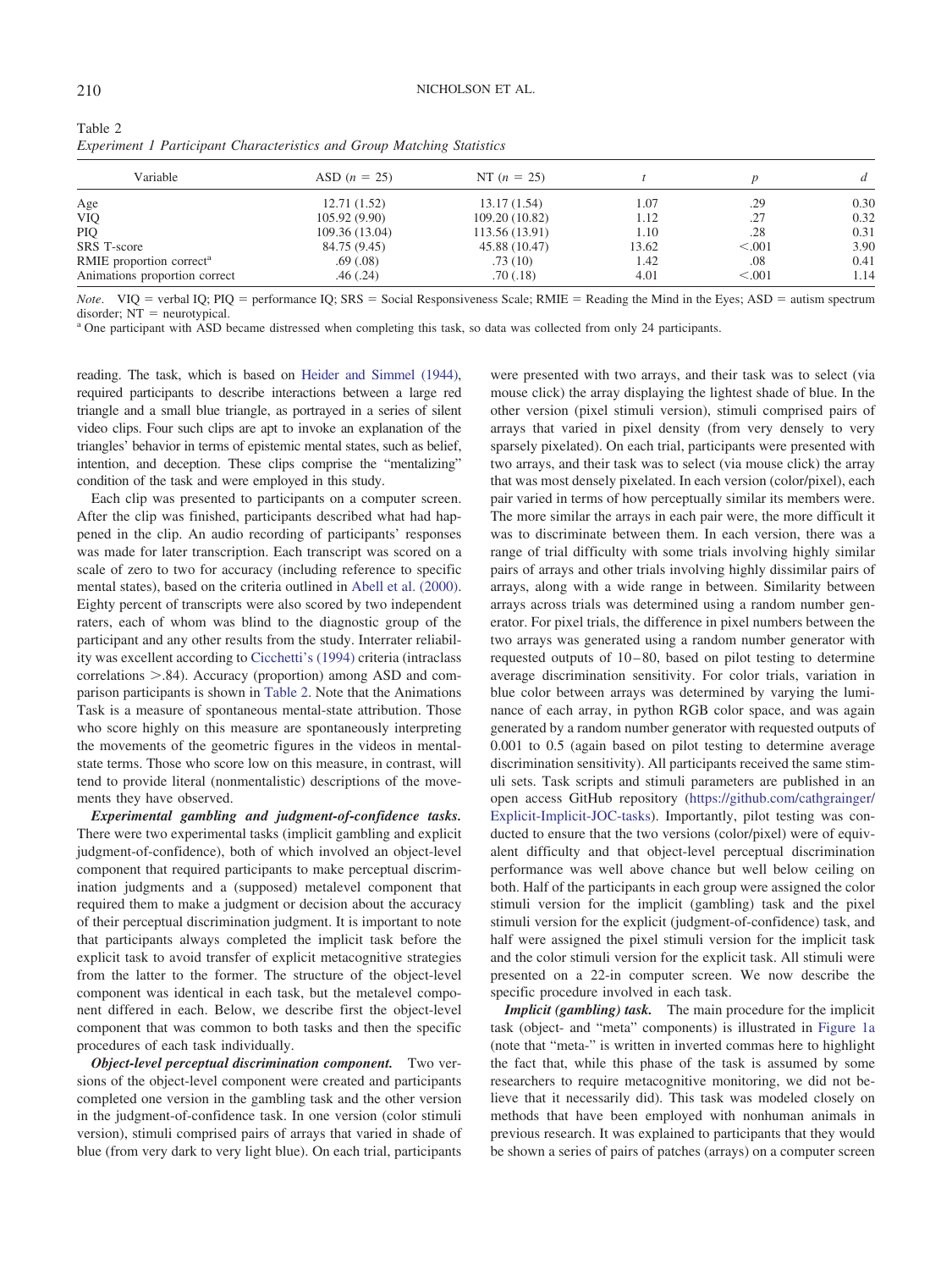

*Figure 1.* a. Details of the procedure for the implicit (gambling) task. Schematic representation of one trial of the implicit gambling task (pixel version) from Experiment 1. For the object-level component of each trial, participants either completed the color or pixel version. In the pixel version, participants had to click on the patch which had the greatest number of pixels (here the correct answer is the right patch). For the "meta"-level component, participants were presented with a triangle and a circle and asked to click on one of these. After selecting a shape, participants received feedback based on the accuracy (object-level) and which shape they chose (metalevel), as displayed on the far right of the image (in this example, the participant has lost 10 points because they selected the circle [low risk option] having made an incorrect object-level perceptual judgment). Participants had 3 s to make each of their selections, and if the failed to do so for either the object or "meta" level, they received miss feedback. Participants began with 50 points, which was displayed on the bottom right of the screen, and this value updated on each trial based on their feedback, giving participants on ongoing awareness of their score. b. Details of the procedure for the explicit (judgment of confidence) task. Schematic representation of one trial of the explicit judgment of confidence task (color version). For the object-level component, if participants had completed the pixel version of the implicit task, they would complete the color version for the explicit task and vice versa. This time after making their object-level selection, they were asked "Are you confident?" and could select "Yes" or "No." Participants then received feedback based on their selections at the end of each trial. Participants had 3 s to make each of their selections and if the failed to respond to either the object or meta level decision within this time they received miss feedback. Once again in both tasks, participants began with 50 points, which was displayed on the bottom right of the screen, and this value updated on each trial based on their feedback, giving participants on ongoing awareness of their score. See the online article for the color version of this figure.

that either differed in the number of pixels contained in each member of the pair (if they had been assigned to the pixel stimuli version), or in the shade of blue (if they had been assigned to the color stimuli version). Accordingly, they were instructed to select the patch with the greatest number of pixels or the patch with the lightest blue using the computer mouse and were told that they would have 3 s to make each selection. This was the object-level component, described in the preceding section.

The "meta-" level component was subsequently introduced to participants (without using any metacognitive language) in the following way. The experimenter explained that, after each of these perceptual discrimination judgments had been made, a new screen

would appear that displayed a square and a triangle and that the participant must select one of these shapes via mouse click. Participants were told that they would start with a balance of 50 points and would win or lose points depending on their responses. They were informed that at the end of the task, they had the chance to win a prize depending on how many points they gained on the task (in fact, at the end of the experiment, all participants received a prize). They were given written and verbal instructions as follows:

a) If you click on the patch with most pixels (or lightest blue patch, if completing the color version) and choose the triangle, you will win 30 points;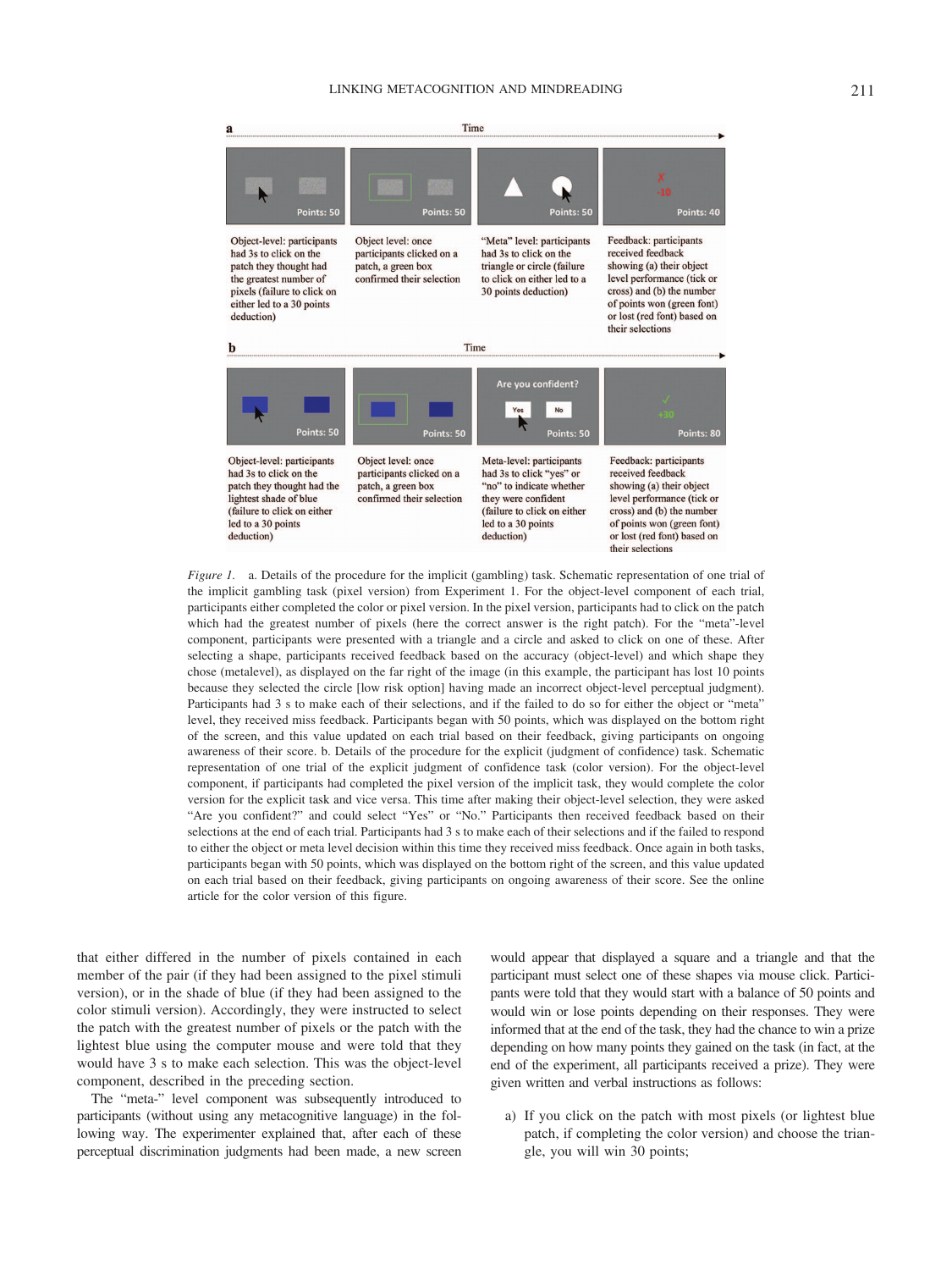- b) If you click on the patch with most pixels (or lightest blue patch) and choose the circle, you will win 10 points;
- c) If you click on the patch with fewest pixels (or deepest blue patch) and choose the triangle, you will lose 30 points;
- d) If you click on the patch with fewest pixels (or deepest blue patch) and choose the circle, you will lose 10 points.

As such, the triangle represented the "high risk" symbol (large reward if the perceptual discrimination was correct but large loss if the perceptual discrimination was incorrect), and the circle represented the "low risk" symbol (small reward if the perceptual discrimination was correct, but small loss if the perceptual discrimination was incorrect). It is important to stress, however, that participants never had the rules described to them in these terms, and great care was taken not to use metacognitive language when instructing them.

After the task had been explained and any requests for clarification had been addressed, participants completed 10 practice trials on which their responses did not count toward their final points total. They were asked whether they understood the rules and given a final chance to ask for clarification before beginning the actual task, but no further information about the nature of the task or the study aims was offered. At this point they were asked to complete the 60 experimental trials. The participant's running total of points was displayed on the bottom left of the computer screen throughout the experiment and updated automatically trial by trial.

At the end of the implicit task, participants' memory for the response rules was tested by presenting each rule (shown in bullet points *a* to *d* above) and asked them to complete the points value for each response type. The difference in the proportion recalled correctly by participants with ASD (*M* .88,  $SD = .22$ ) and comparison participants ( $M = .95$ ,  $SD =$ .13) was statistically small and nonsignificant,  $t = 1.39$ ,  $p =$ .17,  $d = 0.39$ ,  $BF^{10} = 0.62$  (see the section "statistical analysis" for explanations of the statistical tests used).

Dependent variables for the implicit task were calculated using "Type I" and "Type II" signal detection theory. Type I/Objectlevel sensitivity was calculated as *d'* (i.e. participant ability to discriminate between the two perceptual arrays) and reported in RMS (root mean square) units. Object-level response bias (c) was also calculated in RMS units. "Type II" signal detection theory was used to characterize the metacognitive sensitivity of participants' confidence reports to their correct or incorrect judgments using the meta-*d'* statistic (see Fleming & Lau, 2014; Maniscalco & Lau, 2012). Meta-*d'* was fit to confidence rating data using a Maximum Likelihood Estimation (MLE) model, implemented in open access Python code (please see; [http://www.columbia](http://www.columbia.edu/%7Ebsm2105/type2sdt/) [.edu/~bsm2105/type2sdt/\)](http://www.columbia.edu/%7Ebsm2105/type2sdt/). Employing a Meta-d' approach allowed for metacognitive sensitivity to be compared with objectlevel decision accuracy ("Type I" signal detection theory; *d*") to provide a relative measure of metacognitive efficiency (meta- $d'/$ *d'*), controlling for object-level task performance. Metacognitive efficiency is the key variable of interest in the current study because it provides a measure of metacognitive monitoring accuracy that is unbiased by cognitive-/object-level performance. In order to avoid cell counts of 0 interfering with meta-*d'* model fitting, a correction of 0.25 was added to each stimuli response count, using the correction formula  $1/(2^*$ numRatings), as recommended by Maniscalco and Lau [\(http://www.columbia.edu/~bsm](http://www.columbia.edu/%7Ebsm2105/type2sdt/) [2105/type2sdt/\)](http://www.columbia.edu/%7Ebsm2105/type2sdt/). Finally, the degree of participants' "risk taking" was calculated as the proportion of times the high-risk triangle symbol was selected (this can also be thought of as type-2 response bias).

*Explicit (judgment of confidence) task.* The main procedure for the explicit condition is illustrated in Figure 1b. The general procedure and points structure were identical to the implicit task. The key difference was that on each trial of the explicit task, after each perceptual discrimination judgment, a new screen appeared containing the question, "Are you confident?" and the words "yes" or "no", rather than a square and a triangle. Participants were told that, on each trial, if they felt confident they had chosen the most densely pixelated patch (or lightest blue patch, if completing the color stimuli version), they should select the "yes" option via mouse click. In contrast, if they did not feel confident they had chosen the most densely pixelated patch (or lightest blue patch, if completing the color stimuli version), they should select the "no" option via mouse click. Participants were given a set of instructions outlining the consequences of each choice and informed that, at the end of the task, they had the chance to win a prize depending on how many points they gained on the task (in fact, at the end of the experiment, all participants received a prize). Just as for the implicit gambling task, participants were told that they would start with a balance of 50 points and would win or lose points depending on their responses. They were given written and verbal instructions as follows:

- e) If you click on the patch with most pixels (or lightest blue patch, if completing the color stimuli version) and answer "yes", you will win 30 points;
- f) If you click on the patch with most pixels (or lightest blue patch) and answer "no", you will win 10 points;
- g) If you click on the patch with fewest pixels (or deepest blue patch) and answer "yes", you will lose 30 points;
- h) If you click on the patch with fewest pixels (or deepest blue patch) and answer "no", you will lose 10 points.

Participants completed 10 practice trials and were then asked whether they understood the rules and were given a final chance to ask for clarification before beginning the experimental task, but no further information about the nature of the task or the study aims was offered. At this point they were asked to complete the main experimental task, comprising 60 trials. The participant's running total of points was displayed on the bottom left of the computer screen throughout the experiment and updated automatically trial by trial.

At the end of the task, the participant's memory for the response rules was tested; the experimenter presented the participant with each rule (shown in bullet points e to h above) and asked them to complete the points value for each response type. The difference in the proportion recalled correctly by participants with ASD  $(M =$ .96,  $SD = .12$ ) and comparison participants ( $M = .97$ ,  $SD = .08$ )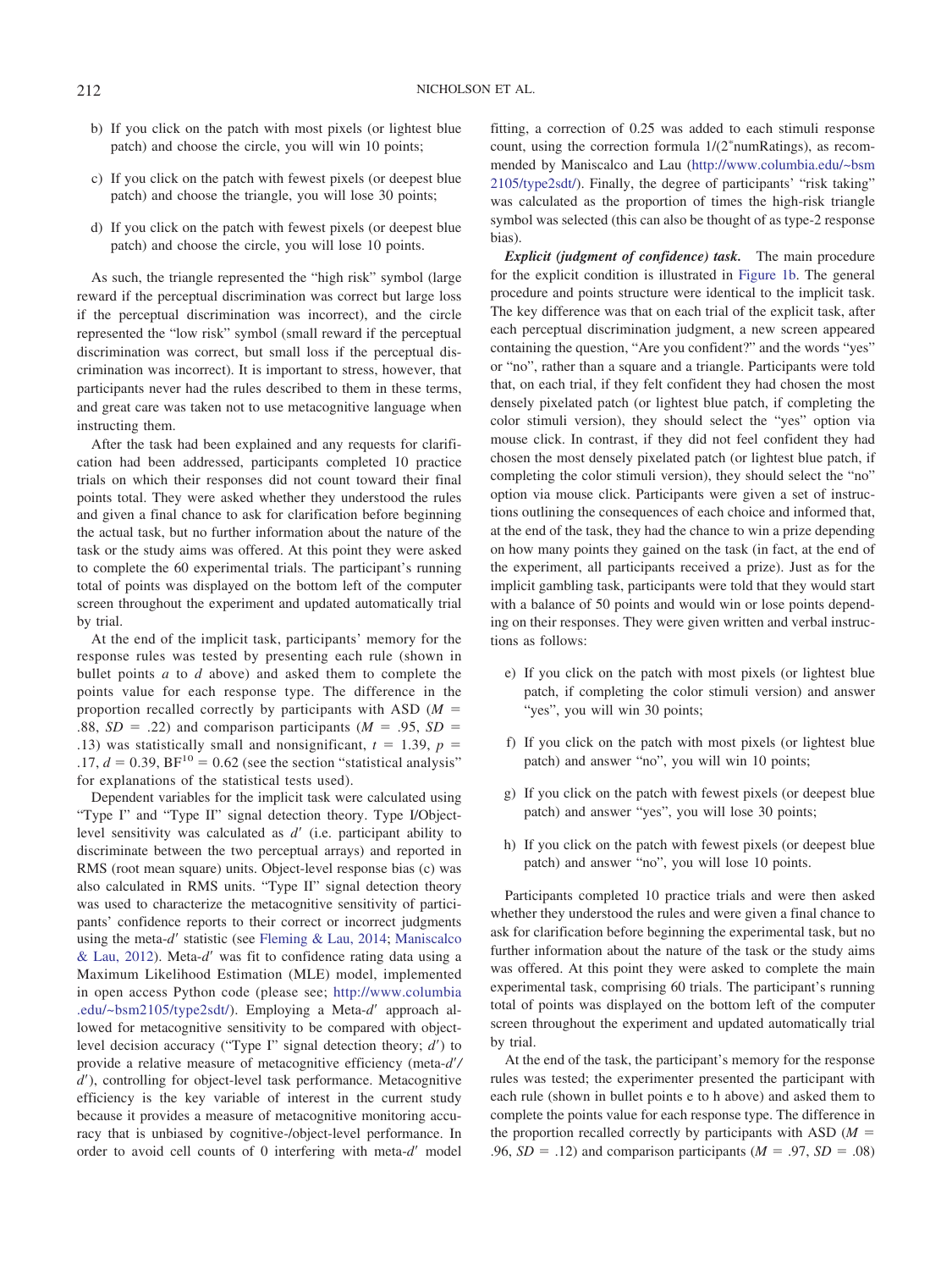was statistically small and nonsignificant,  $t = 0$ . 35,  $p = .73$ ,  $d =$ 0.10,  $BF^{10} = 0.29$ .

Explicit task performance was calculated using the same measures as implicit task performance (see above) with four key response measures: (a) object-level sensitivity, calculated as  $d'$ ; (b) object-level response bias, calculated as c; (c) metalevel bias, calculated as the proportion of times the "yes" option was selected when asked "Are you confident?"; and (d) metacognitive efficiency, calculated as a meta *d'* to *d'* ratio. As with analysis of the implicit gambling task data, metacognitive efficiency is the key variable of interest in the current paper because it provides a measure of metacognitive monitoring accuracy that is unbiased by object-level performance.

**Statistical power and analysis.** An alpha level of .05 was used to determine statistical significance. Where *t* tests were used, we report Cohen's *d* values as an index of effect size  $(\geq 0.20)$ small effect,  $\geq 0.50$  = moderate effect;  $\geq 0.80$  = large effect; Cohen, 1969). Where ANOVAs were used, we report partial eta squared  $(\eta_p^2)$  values as an index of effect size ( $\geq 0.01$  = small effect,  $\geq .06$  = moderate effect,  $\geq .14$  = large effect; Cohen, 1969). Where correlations are reported, we use Pearson's r as an index of effect size  $(\ge 0)$  = small effect  $r \ge 0.30$  = moderate effect,  $\geq 0.50$  = large effect), but note that correlations were not a key focus of the current investigation (see General Discussion).

To estimate the necessary sample size to detect the key results, a power calculation was conducted using G\*Power3 (Faul, Erdfelder, Lang, & Buchner, 2007). The main aim of Experiment 1 was to establish whether judgment-of-confidence accuracy is significantly diminished in ASD (which we predicted would be the case) and/or whether gambling accuracy is significantly diminished in ASD (which we predicted would not be the case). However, considerations regarding sample size were not straightforward. First, estimating an effect size for group differences in key dependent variables was a challenge. There is little previous research on metacognitive monitoring in ASD and existing studies have used a variety of tasks that are arguably not directly comparable (e.g., Cooper, Plaisted-Grant, Baron-Cohen, & Simons, 2016; Grainger, Williams, & Lind, 2016a, 2016b; Nicholson et al., 2019; Williams, Bergström, & Grainger, 2018; Williams & Happé, 2010; Williams & Happé, 2009; Wilkinson, Best, Minshew, & Strauss, 2010; Wojcik, Allen, Brown, & Souchay, 2011; Wojcik et al., 2014), so basing an effect size on the weighted effect size across previous studies was inappropriate, in our view. Second, we predicted a null effect for the between-groups difference in gambling accuracy, which makes estimating "sufficient power" difficult. Therefore, we adopted two approaches.

First, based on theoretical principles, we estimated that the magnitude of the between-groups difference in judgment-ofconfidence accuracy would be equivalent to the magnitude of the between-groups difference in mindreading task performance (*d* 0.88, according to Yirmiya, Erel, Shaked, & Solomonica-Levi's [1998] meta-analysis). Twenty-five participants per group provides power of .86, assuming an alpha level of .05 using two-tailed tests (or .96 if using one-tailed tests), which meets Cohen's (1992) criteria for sufficient power.

Second, we calculated a Bayes factor  $(BF<sup>10</sup>)$  for each key analysis. Bayesian analyses supplement null hypothesis significance testing by providing an estimation of the relative strength of a finding for the alternative hypothesis over the null, or vice versa.

This allows a more graded interpretation of the data than is possible using *p* values or effect sizes alone (e.g., Dienes, 2014; Rouder, Speckman, Sun, Morey, & Iverson, 2009) and is particularly useful for interpreting null findings because it provides an index of the extent to which data supports the null over the alternative hypothesis (unlike a nonsignificant *p* value, which indicates only that we should not be confident the alternative hypothesis is supported).  $BF^{10}$  values can be considered to reflect the probability that the alternative hypothesis is more likely to be true than the null hypothesis. Hence, a  $BF^{10}$  of 3 suggests the alternative hypothesis is three times more likely to be true than the null hypothesis. According to Jeffreys' (1961) criteria, Bayes factors  $(BF<sup>10</sup>) > 3$  provide firm evidence for the alternative hypothesis (with values  $>10$ ,  $>30$ , and  $>100$  providing strong, very strong, and decisive evidence, respectively), and values under 1 provide evidence for the null (with values  $\leq 0.33$  providing firm evidence). Bayesian analyses were conducted using JASP 0.8.1 (JASP team, 2016).

#### **Results**

Table 3 shows object level performance (sensitivity and bias), as well as metalevel performance (M-ratio scores) among participants from each diagnostic group (ASD/NT) on each of the tasks (implicit/explicit) tasks. Meta *d'* was calculated separately for implicit task performance in the ASD group ( $M = .91$ ,  $SD = 84$ ), and NT group ( $M = 1.03$ ,  $SD = .71$ ), as well as for explicit task performance in the ASD group ( $M = .88$ ,  $SD = .74$ ) and NT group ( $M =$ 1.36,  $SD = .82$ ). These were then used to calculate metacognitive efficiency as an m-ratio. M-Ratio scores (meta-*d'/d'*) were subject to a group (ASD/TD)  $\times$  task (Implicit/Explicit) mixed ANOVA (see Table 1 for descriptive statistics), which yielded a nonsignificant effect of task,  $F(1, 48) = 0.20$ ,  $p = .66$ ,  $\eta_p^2 = .004$ , and a nonsignificant effect of group,  $F(1, 48) = 0.49$ ,  $p = .49$ ,  $\eta_p^2 = .01$ . However, a significant Group  $\times$  Task interaction was found,  $F(1, 1)$ 48) = 4.01,  $p = .05$ ,  $\eta_p^2 = .08$ . Independent samples *t* tests indicated that the M-ratio score was significantly diminished among participants with ASD on the explicit task, but not the implicit task.

Finally, judgment-of-confidence M-ratio score was nonsignificantly associated with implicit gambling M-ratio,  $r = -.001$ ,  $p >$ .99, or with performance on the RMIE mindreading task,  $r = .06$ ,  $p = .67$ . However, judgment-of-confidence M-ratio was associated significantly with performance on the Animations mindreading task, when analyzed using one-tailed tests of significance,  $r = .24$ ,  $p < .05$ . In contrast, implicit gambling M-ratio was nonsignificantly associated with either RMIE or Animations mindreading measures,  $rs$  < .03,  $ps$  > .43.

#### **Summary**

In keeping with multiple previous findings, we found metacognitive monitoring accuracy to be significantly diminished among children/adolescents with ASD on an explicit judgment of confidence task. In contrast, "meta-" level performance on an implicit gambling measure was undiminished among participants with ASD. These findings are in line with our predictions that individuals with ASD should have metacognitive impairments and that gambling tasks of the sort used among nonhuman primates do not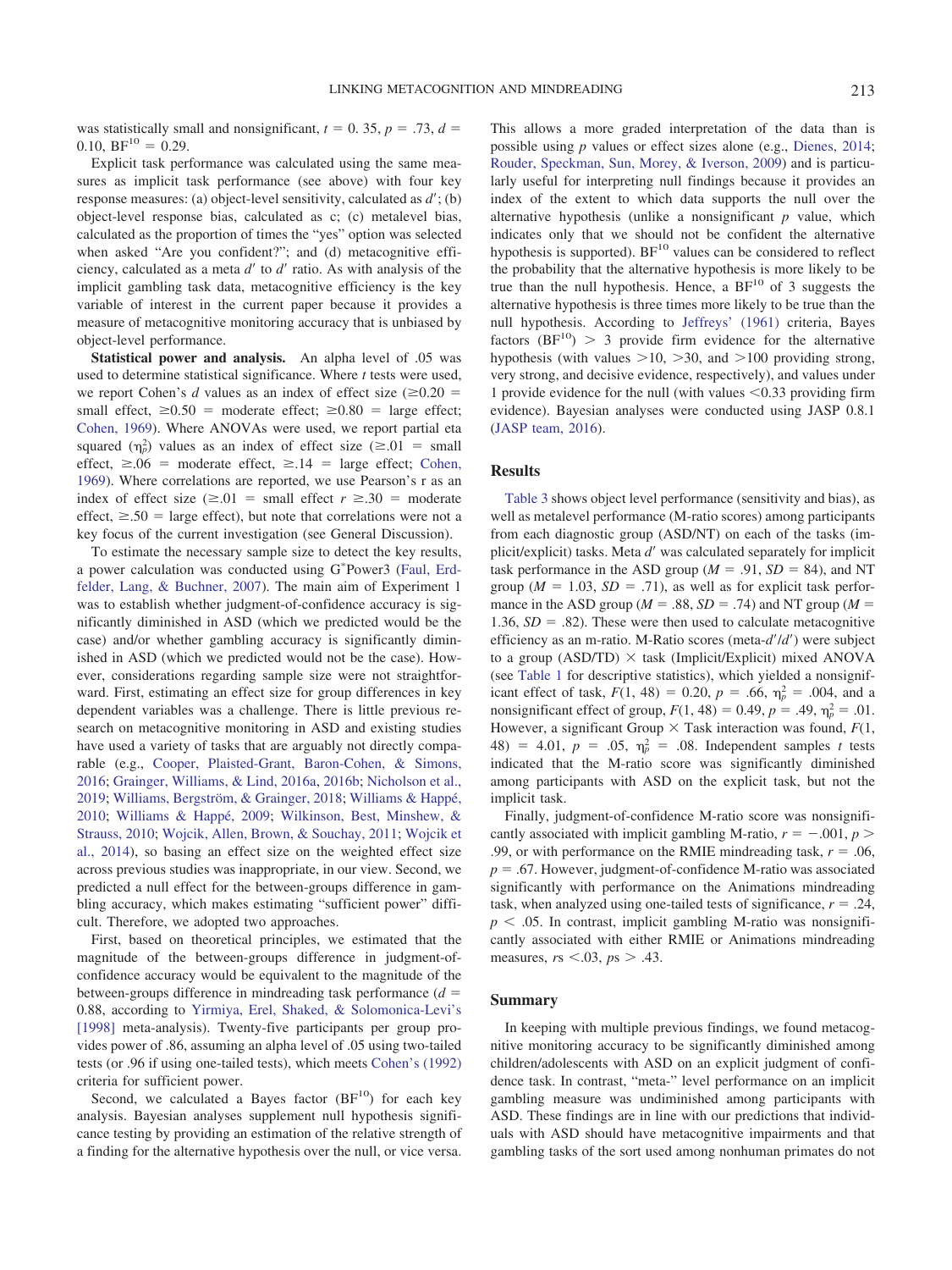#### 214 NICHOLSON ET AL.

#### Table 3

*Object-Level and Meta-Level Performance on the Gambling and Judgement of Confidence Task, in Autistic and Neurotypical Participants (Experiment 1)*

|                         |                                    | Group       |             |      |                  |      |           |
|-------------------------|------------------------------------|-------------|-------------|------|------------------|------|-----------|
| Task                    | Variable                           | ASD         | NT          |      | $\boldsymbol{n}$ | d    | $BF^{10}$ |
| Gambling                | Object-level: Sensitivity $(d')$   | 0.99(0.54)  | 1.00(0.59)  | 0.11 | .92              | 0.03 | 0.29      |
|                         | Object-level: Criterion/bias $(c)$ | $-.32(.61)$ | $-.07(.57)$ | 1.47 | .15              |      |           |
|                         | Meta-level: M-ratio                | 1.04(1.21)  | .60(2.66)   | 0.76 | .45              | 0.45 | 0.36      |
| Judgement of confidence | Object-level: Sensitivity $(d')$   | 1.00(0.60)  | 1.02(0.60)  | 0.11 | .91              | 0.03 | 0.29      |
|                         | Object-level: Criterion/bias $(c)$ | $-.22(.33)$ | $-.13(.57)$ | .65  | .52              |      |           |
|                         | Meta-level: M-ratio                | .51(1.74)   | 1.45 (0.99) | 2.37 | .01              | 0.67 | 5.21      |

*Note.* ASD = autism spectrum disorder;  $NT$  = neurotypical;  $BF$  = Bayes factor.

necessarily measure metacognition, contrary to the claims of many comparative psychologists. Indeed, metalevel performance on the implicit task was not associated significantly with metalevel performance on the explicit task, further suggesting that gambling tasks of this kind do not necessarily measure metacognition. Finally, metalevel performance on the explicit task, but not the implicit task, was associated significantly with mindreading ability (performance on the Animations mindreading task, at least). We will return to address these associations in the General Discussion. In Experiment 2, we examine the key issues using a dual-task design.

#### **Experiment 2**

#### **Method**

Participants. 160 participants (25 male) with a mean age of 19.35  $(SD = 2.18)$  years were recruited from the University of Kent in exchange for course credits as part of their degree. All participants provided informed consent and reported no history of ASD. The study was ethically approved by the University of Kent School of Psychology Research Ethics Committee (Ref: 201715084953804613).

**Materials and procedures.** Each participant completed one of the two tasks used in Experiment 1 (implicit gambling or explicit judgment of confidence) under one of two conditions (single- or dual-task). There were 40 participants in each condition. There were no significant differences between conditions in terms of participant age,  $F(1, 159) = 1.15$ ,  $p = .33$ ,  $\eta_p^2 = .02$ , or gender,  $\chi^2 = 2.42$ ,  $p =$ .49,  $\phi = 0.12$ . Participants who undertook the gambling or judgmentof-confidence task under single task conditions also completed the mindreading measures (RMIE & Animations) used in Experiment 1 (note that these mindreading measures were not employed among participants who completed the dual-task conditions because the dualtask conditions already taxed mindreading). One participant who completed the explicit dual-task condition was excluded from the results based on being a significant outlier, with an M-ratio score that was more than 5.5 standard deviations from the mean. No other participant scored  $\geq$ 3SD different from the mean in any condition.

The gambling and judgment of confidence tasks were identical to those used in Experiment 1, except participants in Experiment 2 received real financial incentives, rather that the points for prizes that children/adolescents had won in Experiment 1. Each point in Experiment 1 was equivalent to 1p (pence) in Experiment 2.

Hence, in the judgment-of-confidence task, for example, if the participant clicked on the patch with most pixels (or lightest blue patch) and they selected "yes", they would win 30p (rather than the 30 points that children/adolescents won in Experiment 1). If they chose the patch with most pixels (or lightest blue patch) and they selected "no", they would win 10p (rather than the 10 points that children won in Experiment 1), and so forth. Participants began with a balance of £2.00 and were told that they would win or lose money based on their responses on each trial. The gambling and judgment-of-confidence payment rules were the same regardless of whether participants completed them under single or dual-task conditions. Participants who completed one of the tasks under dual-task conditions also completed an auditory mindreading task concurrently and received financial incentives for that secondary task also.

For the auditory mindreading task, participants heard via headphones a collection of auditory stimuli taken from the Cambridge Mindreading Voice battery (Golan, Baron-Cohen, & Hill, 2006). These are a series of 50 short phrases, spoken by professional actors and ranging from 2–3 s in length, projecting different emotional and mental states. At the start of a dual task trial, a phrase was presented, followed by two mental state words, the target mental state and a foil. Mental state words were presented in sequence, the first 1 s after the end of the mental state phrase (mental state option 1), and then the other 1 s later (mental state option 2). The order in which targets and foils were presented was counterbalanced across clips. For example, on one trial, participants heard the phrase "That's not what I was told", followed by the words "Uneasy" (correct response) and "Provoked" (foil response). In another trial, participants heard the phrase, "That is horrible," followed by the words "Disturbed" (foil response) and "Appalled" (correct response). The participant's task was to repeat the word that they judged to reflect the mental state of the speaker of the phrase. They had 3 s to respond on each trial before the next one began. The auditory stimuli were presented throughout the gambling or judgment of confidence tasks (in a fixed order). Participants were informed that for every correct response on the secondary mindreading task, they would win 30p; for every incorrect response, they would lose 30p; and if they failed to respond on a given trial, they would lose 30p. All participants performed above chance  $(> 0.50)$  in each condition on the secondary mindreading task ( $M = .79$ ,  $SD = .14$  in the implicit condition and  $M =$  $.77$ ,  $SD = .09$  in the explicit condition) and, thus, none was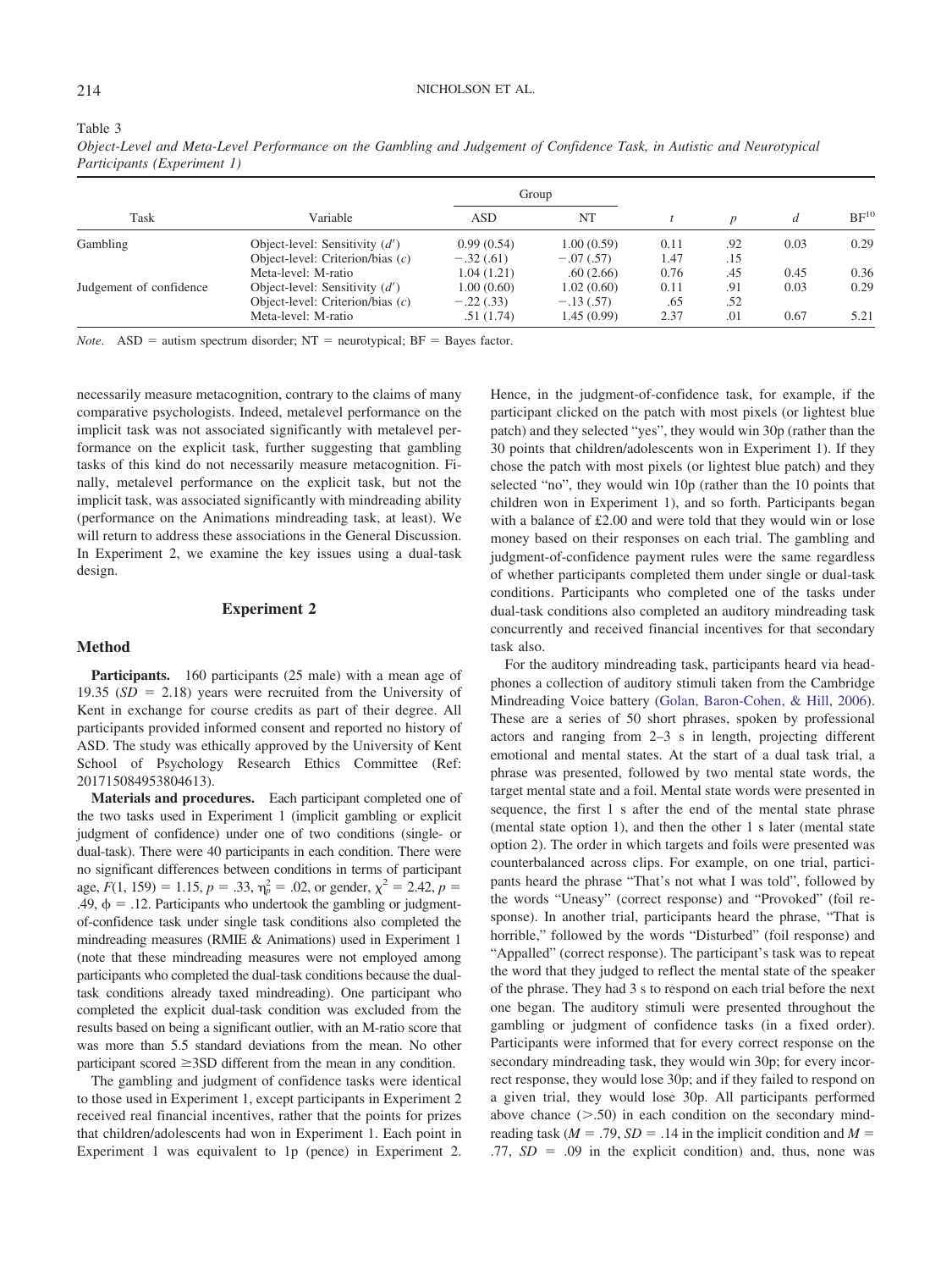excluded for failure to engage in the secondary task. Explicit feedback, on a trial-by-trial basis on the secondary task was not provided, and participants were told at the end of the task what their reward was for performance on the dual task.

Participants began with a practice task, which was split into three parts. In the first part, they completed 10 trials of the primary gambling or judgment-of-confidence task alone (identical to the practice task completed by participants in the single-task condition). In the second part, they completed five trials of the secondary mindreading task alone. In the final part, they practiced both the primary and secondary tasks together across 10 trials of the primary task.

**Statistical power and analysis.** A power calculation using G\*Power3 (Faul et al., 2007) revealed that, to detect a betweencondition (single/dual task) difference in judgment-of-confidence accuracy of  $d = 0.88$ , on 80% of occasions (Cohen, 1992) using two-tailed tests, 22 participants per condition were required. Bayesian analyses were also conducted to enable interpretation of the between-condition difference in gambling accuracy (which we predicted would be null).

#### **Results**

Table 4 shows object level performance (sensitivity and bias), as well as metalevel performance (M-ratio scores) among participants in each condition (single/dual) on each of the tasks (implicit gambling/explicit judgment of confidence) tasks. Meta *d'* was calculated separately for implicit task performance in the singletask condition ( $M = 1.38$ ,  $SD = 95$ ) and dual-task condition ( $M =$ 1.33,  $SD = .95$ ), as well as for explicit task performance in the single-task condition ( $M = 1.76$ ,  $SD = 76$ ) and dual-task condition  $(M = 1.13, SD = 1.05)$ . These were then used to calculate the key measure of metacognitive efficiency as an M-ratio. M-Ratio scores (meta- $d'/d'$ ) were subject to a condition (single/dual)  $\times$  task (implicit gambling/explicit judgment of confidence) ANOVA, which yielded a nonsignificant effect of task,  $F(1, 155) = 2.16$ ,  $p = .14$ ,  $\eta_p^2 = .01$ . The effect of condition was significant,  $F(1, 0)$ 155) = 8.27,  $p = .005$ ,  $\eta_p^2 = .05$ , as was the Task  $\times$  Condition interaction,  $F(1, 155) = 4.33$ ,  $p = .03$ ,  $\eta_p^2 = .03$ . Independent samples *t* tests indicated that, on the explicit judgment of confidence task, the M-ratio score was significantly lower in the dualtask condition than in the single-task condition. On the implicit gambling task, however, the M-ratio score did not differ significantly across conditions (see Table 4).

Correlation analyses revealed that judgment-of-confidence M-ratio score was nonsignificantly associated with performance

on the RMIE mindreading task,  $r = -.15$ ,  $p = .34$ , but was associated significantly with performance on the Animations mindreading task, when analyzed using one-tailed tests of significance,  $r = .26$ ,  $p = .05$ . In contrast, implicit gambling M-ratio was nonsignificantly associated with either RMIE or Animations mindreading measures,  $rs < -0.25$ ,  $ps > 0.12$ .

#### **Summary**

In line with predictions, concurrent completion of a secondary mindreading task impaired metacognitive monitoring accuracy among neurotypical adults on a judgment of confidence task. In contrast, concurrent completion of this secondary mindreading task did not diminish "meta"-level performance on an implicit gambling measure of the sort claimed to assess metacognitive monitoring among nonhuman primates. These results mirror and complement those found in Experiment 1, in which a group of people with mindreading impairments (i.e. those with ASD) showed diminished metalevel performance on the explicit judgment of confidence task, but not the implicit gambling task.

It is clear from the results in Experiment 2 (as well as Experiment 1) that implicit gambling accuracy cannot rely on mindreading resources in the same way that explicit judgment-of-confidence accuracy appears to, given that only the latter was detrimentally affected by concurrent completion of a secondary task that tapped mindreading. However, there is a possibility that the detrimental effect of secondary-task completion on judgment-of-confidence accuracy in Experiment 2 was not because the tasks shared a common metarepresentational processing resource. Rather, it could be that concurrent completion of any secondary task, regardless of the processing resources tapped by the secondary task, would detrimentally affect judgment-of-confidence accuracy. In other words, it might be that metacognition is disrupted by imposition of any additional cognitive load (a general dual-task effect), rather than by imposition of additional metarepresentational load specifically (a specific dual-task effect). To address this, we devised two additional dual-task conditions and had new groups of neurotypical participants complete the judgment-of-confidence task under one of these conditions ( $n = 31$ ) per condition). We then compared judgment-of-confidence accuracy in the single- and standard dual-task conditions (reported above) with judgment-of-confidence accuracy in each of these additional dual-task conditions.

In one condition (gender, sentence forward condition), participants listened to the same auditory stimuli (from the Cambridge Mindreading Voice battery) that participants in the standard dual-task condition completed in Experiment 2, but judged the gender of the speaker

Table 4

*Gambling and Judgement of Confidence Task Performance in the Single and Dual Task Condition (Experiment 2)*

|                         |                                    | Condition   |            |      |     |      |           |
|-------------------------|------------------------------------|-------------|------------|------|-----|------|-----------|
| Task                    | Variable                           | Single-task | Dual-task  |      |     | a    | $BF^{10}$ |
| Gambling                | Object-level: Sensitivity $(d')$   | 1.21(0.68)  | 1.23(0.50) | 0.16 | .87 | 0.04 | 0.23      |
|                         | Object-level: Criterion/bias $(c)$ | .02(0.51)   | .06(.59)   | 0.32 | .75 | 0.07 | 0.24      |
|                         | Meta-level: M-ratio                | 1.33(1.21)  | 1.08(0.87) | 1.08 | .28 | 0.24 | 0.39      |
| Judgement of confidence | Object-level: Sensitivity $(d')$   | 1.31(0.59)  | 1.27(0.74) | 0.25 | .80 | 0.06 | 0.24      |
|                         | Object-level: Criterion/bias $(c)$ | $-.31(.51)$ | .07(1.15)  | 1.94 | .06 | 0.43 | 1.17      |
|                         | Meta-level: M-ratio                | 1.52 (2.20) | 0.02(3.98) | 2.50 | .01 | 0.47 | 3.34      |

*Note*.  $BF = Bayes factor$ .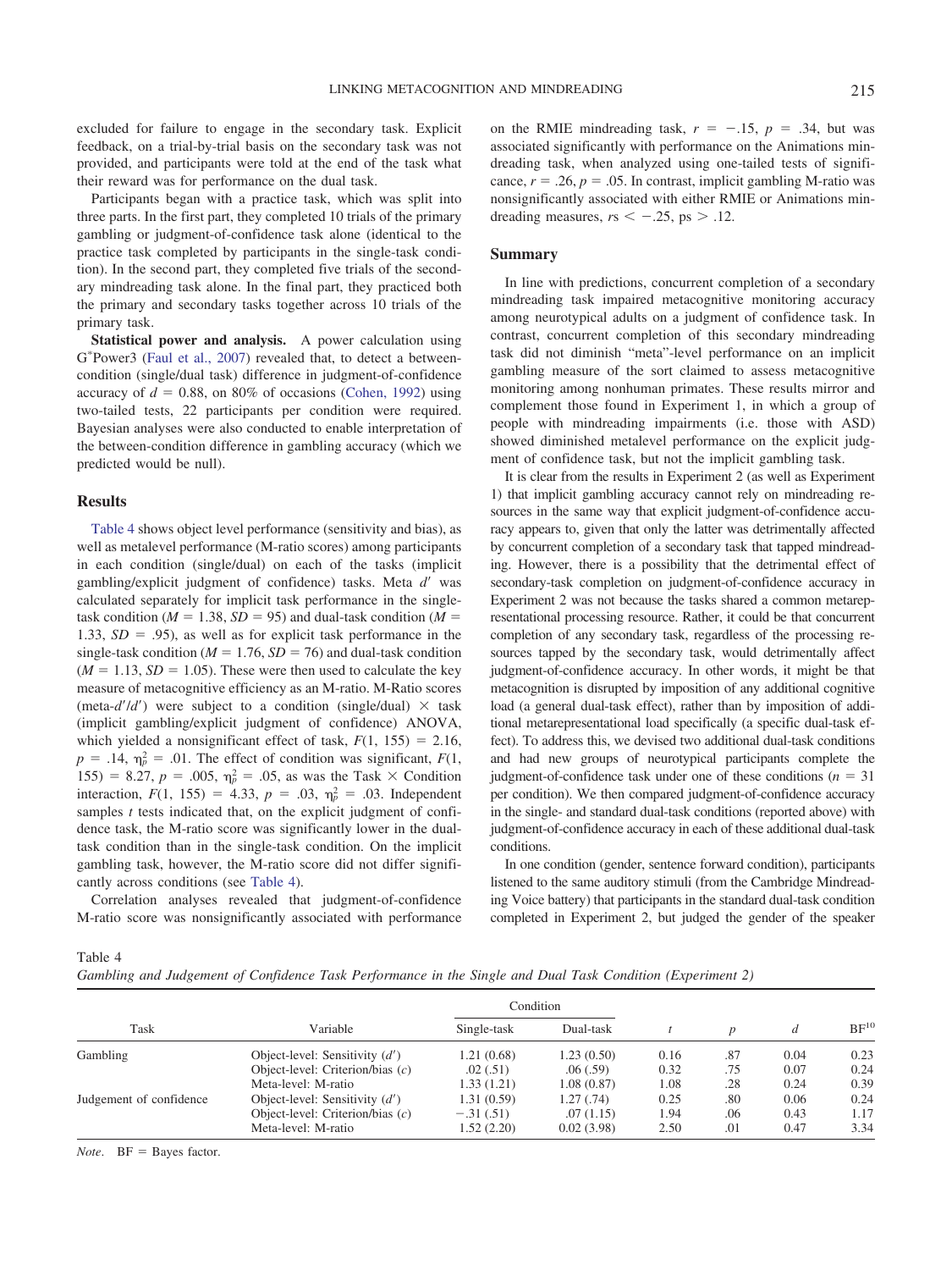(male/female) rather than the thought/emotion the speaker was experiencing. In this condition, even though the task was to judge the gender of the speaker, we thought it was possible that the thought/ emotion the speaker was experiencing could be processed automatically. If the thought/emotion of the speaker was processed automatically, even though it was not the goal of the task, then performing this secondary task concurrently with the explicit judgment of confidence task might reduce metacognitive efficiency (because, according to our predictions, both tasks depend on mindreading). Therefore, we designed a second control condition to rule out the possibility of automatic activation of the mindreading system during task completion. In this second control condition (gender, sentence backward), the stimuli from the Cambridge Mindreading Voice battery task were rerecorded by adult males and females who used neutral intonation. However, it was not only the intonation of the voices in the Cambridge Mindreading Voice battery task that indicated the thoughts/emotions experienced by the speaker, but also the content of the sentences themselves. Therefore, to rule out automatic inference of mental states in this gender, backward condition, the sentences were spoken in reverse (e.g., "I've been waiting so long for this moment" became "moment this for long so waiting been I've"). Again, participants were tasked with judging the gender of the speaker, but we reasoned that mindreading would be (near-) impossible in this condition.

#### **Experiment 3**

#### **Method**

Participants. Thirty-one participants (4 male) completed the judgment of confidence task alongside the gender, forward sentences dual-task and 31 participants (10 male) completed the judgment of confidence task alongside the gender, backward sentences dual-task. The average age of participants who completed the gender forward sentences dual-task condition was 23.48 years  $(SD = 5.23)$ . The average age of participants who completed the gender backward sentences dual-task condition was 23.10 years  $(SD = 6.64)$ . All participants were recruited from the University of Kent, in exchange for course credits as part of their degree or payment, and from the local community. No participant had a history of ASD, according to self-report. All participants provided informed consent, and the study was ethically approved by the University of Kent, School of Psychology Research Ethics Committee, 201715084953804613.

**Materials and procedures.** In Experiment 3, participants completed the same judgment of confidence task used in Experiment 2 but concurrently with one of two new secondary tasks. The first new task was a "gender, forward sentences" secondary task was identical to the secondary task used in Experiment 2 except in one respect. In this new secondary task, after the presentation of each sentence from the Cambridge Mindreading Voice Battery (Golan et al., 2006), participants heard the words "male" and "female" and had to report verbally which sex the speaker of the sentence had been. Of the 40 stimuli used in the experiment, 24 were spoken by a male actor and 16 were spoken by a female actor. The payment rules for this secondary task were the same as for the secondary task in Experiment 2; for each correct gender judgment, participants won 30p, for each incorrect judgment participants lost 30p, and if they failed to respond they lost 30p. All other procedures, including the judgment-of-confidence task, practice procedure, and payment rules, were identical to those outlined in Experiment 2. One participant was excluded from the results based on being a significant outlier, with an M-ratio score that was more than 5.5 standard deviations different from the mean. No other participant scored  $\geq$ 3 SD different from the mean in any condition.

The second new task was a "gender, backward sentences" secondary task. For this new task, the auditory stimuli from the Cambridge Mindreading Voice Battery (Golan et al., 2006) was rerecorded by three female and three male actors using a neutral voice. As the actors removed any intonation, emphasis, and emotion from their voice, any mental states automatically associated with the speech would be reduced. In order to also rule out any possibility of automatic mindreading, actors spoke each sentence backward in order to minimize emotional content of the sentences. So, for example, "He never helps at home" was recorded as "home at helps never he." Participants heard these new sentences and after each heard the options "male" and "female." Their task was to identify the gender of the speaker for each sentence by verbally reporting one of the two genders. All other aspects of the task were identical to those employed in the gender, forward dual-task. All participants performed above chance  $($ >.50) in each of the secondary tasks and, thus, none was excluded for failure to engage in the secondary task.

#### **Results**

Meta d' was calculated for performance in the gender forward dual-task condition ( $M = 1.14$ ,  $SD = .77$ ) and the gender backward dual-task condition  $(M = 1.43, SD = .83)$ . Means and standard deviations for each dependent variable for the judgmentof-confidence task in each of the supplementary dual-task conditions are reported in Table 5. Independent *t* tests revealed no significant effects between conditions in any of the variables. Next, we compared judgment-of-confidence performance in each of these control conditions with judgment-of-confidence performance in each of the single- and dual-task conditions completed by participants in Experiment 2. An initial series of ANOVAs revealed a significant effect of condition (single-/dual-mindreading/ dual-gender forward sentences/dual-gender-backward) on M-ratio,  $F(3, 136) = 3.94, p = .01, \eta_p^2 = .08$ , but not object-level sensitivity,  $F(3, 136) = 0.32$ ,  $p = .81$ ,  $\eta_p^2 = .007$ , or object-level bias,  $F(3, 136) = 1.89, p = .13, \eta_p^2 = .04.$  Independent-samples *t* tests revealed that M-ratio in the single task condition (from Experiment 2) was nonsignificantly different from M-ratio in either the dualgender-forward sentences condition,  $t(68) = 1.15$ ,  $p = .25$ ,  $d =$ 0.28,  $BF^{10} = 0.44$ , or the dual-gender-backward sentences condition,  $t(69) = 0.39$ ,  $p = .70$ ,  $d = 0.09$ ,  $BF^{10} = 0.26$ . In other words, metacognitive monitoring accuracy was nonsignificantly affected by completion of either of the control dual-task conditions. In contrast, M-ratio, in the dual-mindreading task condition (from Experiment 2) was significantly lower than in either the dualgender-forward sentences condition,  $t(68) = 2.03$ ,  $p = .05$ ,  $d =$ 0.49,  $BF^{10} = 1.41$ , or the dual-gender-backward sentences condition,  $t(68) = 2.56$ ,  $p = .01$ ,  $d = 0.62$ ,  $BF^{10} = 3.81$ .

#### **Summary**

In Experiment 3, we designed two control dual-task conditions, a gender, forward sentences condition and a gender, backward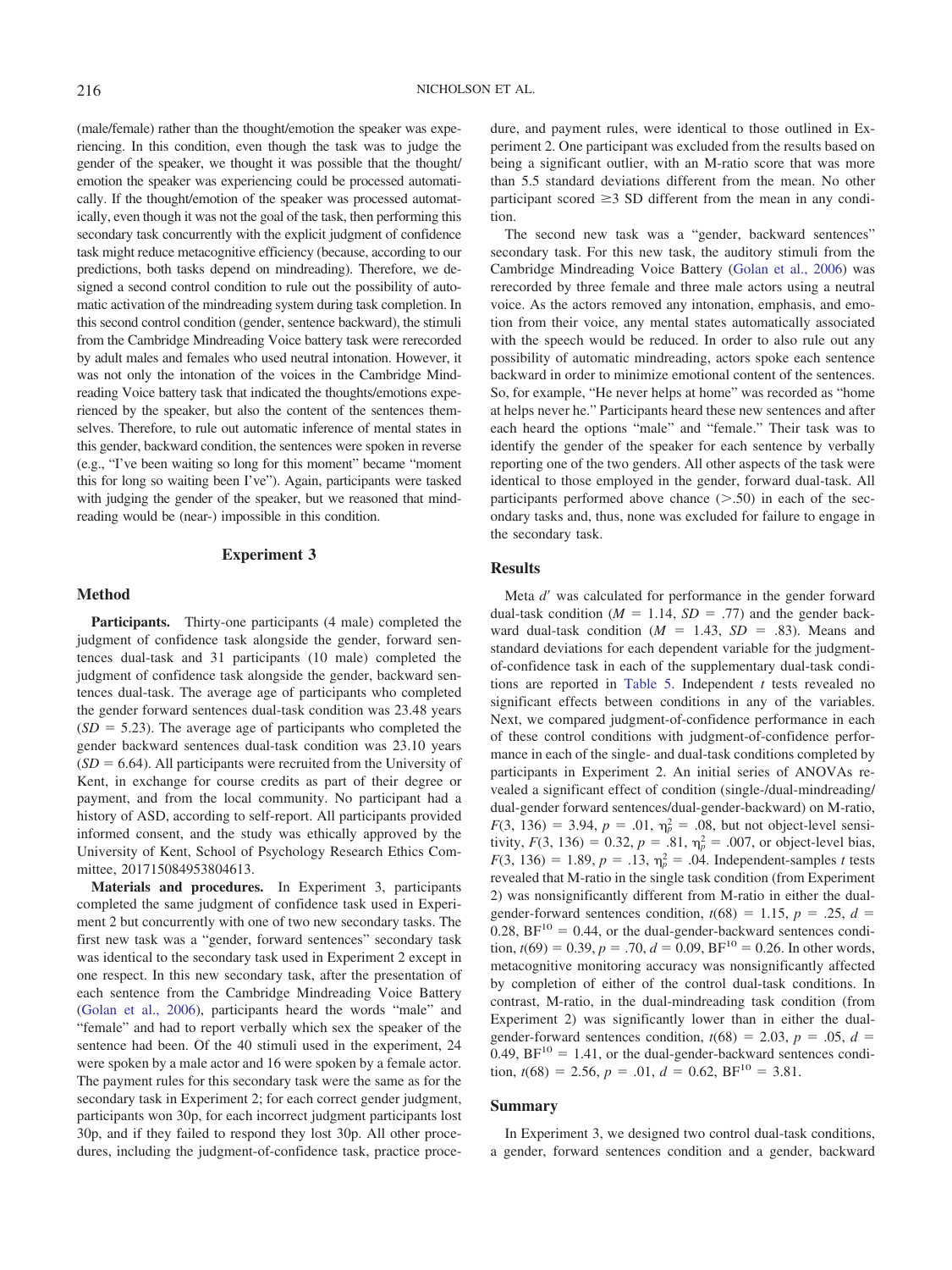| Variable                           |                          | Condition                 |      |     |      |           |  |
|------------------------------------|--------------------------|---------------------------|------|-----|------|-----------|--|
|                                    | Dual, Gender<br>forwards | Dual, Gender<br>backwards |      |     |      | $BF^{10}$ |  |
| Object-level: Sensitivity $(d')$   | 1.23 (0.68)              | 1.16(0.53)                | 0.40 | .69 | 0.10 | 0.28      |  |
| Object-level: Criterion/bias $(c)$ | $-.24(.48)$              | $-.44(1.37)$              | 0.74 | .46 | 0.19 | 0.33      |  |
| Meta-level: M-ratio                | 1.02 (1.06)              | 1.73(2.36)                | 1.52 | .14 | 0.39 | 0.68      |  |

Table 5 *Mean (SD) Performance on Each Variable of the Judgement-of-Confidence Task in Each of the Dual-Task Conditions in Experiment 3*

*Note*. BF = Bayes factor.

sentences condition. Participants completed the explicit judgmentof-confidence task under one of these two control conditions. The aim was to show that completing an explicit metacognitive task alongside a secondary task that did not require mindreading would not have a significant detrimental effect on metacognitive accuracy. This is what we found. Metacognitive monitoring accuracy on the primary judgment-of-confidence task was nonsignificantly affected by completion of either of the control dual-task conditions (reported in Experiment 3), relative to performance in the singletask condition (reported in Experiment 2). Indeed, the only dualtask condition to significantly negatively influence judgment-ofconfidence accuracy was the mindreading dual-task condition reported in Experiment 2. Judgment-of-confidence accuracy was significantly lower in the mindreading dual-task condition than in any of the other three conditions (single-task, dual-task forwardsentences, dual-task backward-sentences). This suggests that it is mindreading specifically that is linked to metacognitive monitoring and that taking up the resources required for the former has a negative effect on the latter, in keeping with our predictions.

#### **General Discussion**

Across three experiments, we found consistent evidence in support of our key hypotheses. To elaborate, with regard to our first question about whether metacognition and mindreading share the same metarepresentational resources (the one-system view), we found that judgment-of-confidence accuracy was significantly diminished in ASD, indicating that metacognition is impaired in this disorder. Thus, contrary to the claims of some that metacognition is unimpaired whereas mindreading is diminished in ASD, we found no evidence of a dissociation between metacognition and mindreading among participants with ASD. This finding is in keeping with the prediction made by one-system views of the relation between metacognition and mindreading and complements data obtained using other methods (Nicholson et al., 2019).

Of course, it is possible that ASD involves a "double hit" of impairments that disrupt both metacognition and mindreading. Such a finding alone would be clinically important but wouldn't necessarily count against two-systems or metacognition-is-prior views. However, if the mindreading and metacognitive impairments in ASD were the result of a double hit of independent impairments, rather than as a result of a single metarepresentational faculty that processes mental states in others and self, then there is no reason to suppose that taking up mindreading resources in a dual-task paradigm would disrupt metacognition among neurotypical individuals. Yet, in Experiment 2, we found judgmentof-confidence accuracy was selectively impaired by concurrent

performance on a secondary mindreading task. This suggests that the primary metacognition and secondary mindreading tasks were competing for metarepresentational resources in a way that is predicted only by one-system theories.

However, there is also the theoretical possibility—mentioned, but set aside, in the introduction— of a version of metacognitionis-prior view that claims a damaged metacognitive system is the primary cause of mindreading deficits in ASD. While to the best of our knowledge no one has proposed such a view, it is a possible view, and nothing in the experiments conducted here rules it out.

It likewise remains possible that the reduced metacognitive performance among participants with ASD in the explicit (but not implicit) metacognition task was caused by something other than reduced mindreading. The implicit and explicit tasks also differ in the demands they make on linguistic ability, for example. While we cannot exclude the possibility that there is *some* factor other than mindreading that explains the differential performance in ASD, it is unlikely to be a difference in linguistic abilities, since these were closely matched with the control group.

Turning now to Experiments 2 and 3, it is important to highlight that none of the task variables other than metacognitive accuracy was affected by concurrent performance on the secondary mindreading task. Hence, it is not the case that merely performing a secondary task disrupts primary task performance *per se.* Rather, it was metacognitive accuracy that was selectively diminished by concurrent mindreading (and continued to be diminished even after the influence of all other task variables was controlled). Finally, the detrimental effect on judgment-of-confidence metacognitive accuracy of concurrent completion of a secondary task appeared to be specific to when the secondary task involved mindreading (in Experiment 2). When the judgment of confidence task was completed alongside a dual-task that did not demand mindreading (in Experiment 3), then metacognitive accuracy was equivalent to that in the single-task condition reported above. Thus, it was not the case that concurrent completion of any secondary task disrupted metacognitive accuracy, but rather that metacognitive accuracy was detrimentally affected when metarepresentational processing resources were taxed by the secondary task. While this result is consistent with our one-system view, taken on its own it is also consistent with a metacognition-is-prior account.

We were unable to control for all possible differences between the dual-tasks employed in Experiments 2 and 3, of course. It may be that judging emotion from speech in order to make binary selections among candidate emotion words, where the candidates vary from trial to trial (Experiment 2), is inherently more difficult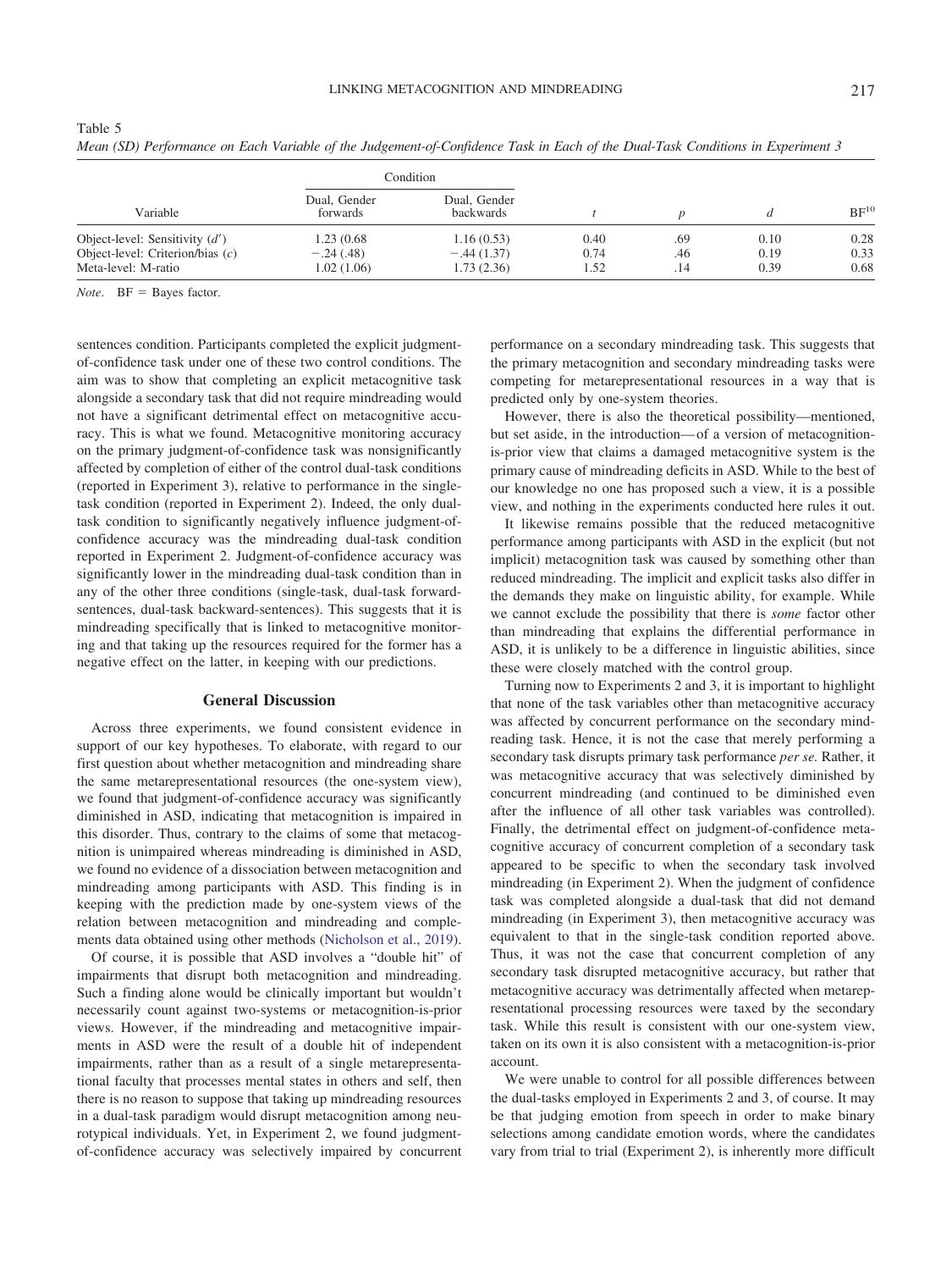than making repeated binary judgments of gender (Experiment 3). Perhaps the former task is more demanding of attention and/or working memory. If that were the case, then it may be that this additional load, rather than a specific drain on mindreading resources, interfered with the explicit judgment-of-confidence task. Future studies might explore this possibility further.

In keeping with our predictions, metalevel performance on the explicit judgment of confidence task was associated significantly (using one-tailed tests of significance) with performance on the Animations measure of mindreading in both Experiments 1 and 2, which replicates the finding of Nicholson et al. (2019) who observed a similar sized association between judgment of confidence accuracy and Animations task performance  $(r = .35$  in their study).

One issue to address, however, is the fact that RMIE mindreading task performance was not associated significantly with judgment-of-confidence accuracy in either Experiment 1 or 2, contrary to our predictions and to the findings of Williams et al. (2018) and Nicholson et al. (2019). We do not have a concrete explanation for the nonsignificant association between judgment of confidence accuracy and mindreading in the current study. However, we note that an investigation into the correlations between mindreading and metacognition was not a key aim of the current study, and we were aware that the study was not sufficiently powered to detect the association predicted by one-system theorists (note that replication studies likely require between 2.5 and 3.5 times the sample size of the original studies; e.g., Simonsohn, 2015, 2016). There is now a clear pattern emerging across studies that indicate a consistently modest, but reliable, association between metacognition and mindreading. Significant associations between judgment of confidence accuracy and RMIE task performance have been observed in independent samples by Williams et al. (2018,  $r = .25$ ), Nicholson et al. (2019,  $r = .26$ ), and Carpenter & Williams (under review,  $r = .26$ ). To detect a correlation of .26 on 80% of occasions, a sample of 90 participants is required even when using one-tailed tests. Therefore, we were aware that our samples of  $N = 50$  in Experiment 1 and  $N = 40$  in Experiment 2 were not sufficiently powered to detect even predicted associations, which we acknowledge as a limitation. Nonetheless, it is reassuring that the significant associations we observed between judgment of confidence accuracy and Animations task performance was of an almost-identical magnitude in both Experiments 1 ( $r = .24$ ) and 2 ( $r = .26$ ) as observed in the few previous studies that have explored the relation between mindreading and metacognition.

In sum, we found converging evidence from three experiments that when mindreading resources are diminished (either clinically in ASD or artificially in neurotypical people when performing a dual task), so too are metacognitive resources. The overall pattern of these findings would not be predicted by either two-systems or metacognition-is-prior theorists, nor can it be explained straightforwardly by either of those theories. Rather, the results support one-system views of the relation between mindreading and metacognition.

Turning to our second question, regarding whether implicit gambling tasks of the sort that have been claimed to measure metacognition in nonhuman primates necessarily require metarepresentation, we also found consistent evidence for our predictions from findings in Experiments 1 and 2. In Experiment 1, our sample of ASD participants showed impairments in metarepresenting self (judgment-of-confidence accuracy) and others (Animations), yet still performed equivalently to the neurotypical comparison group in terms of gambling accuracy. These findings suggest that gambling tasks of the sort used among nonhuman primates do not necessarily require metarepresentation (nor do they seem to involve such metarepresentation in humans who undertake them), but can be achieved using first-order risk-based affective appraisals of likely success.

Again, converging results were observed in Experiment 2. Whereas judgment-of-confidence accuracy was consistently and selectively impoverished by the imposition of a secondary mindreading task, gambling accuracy (despite having an almost identical task structure to the judgment-of-confidence task) was not. The between-condition difference in gambling accuracy was small, nonsignificant, and associated with a Bayes factor that supported the null hypothesis. This shows that, even when metarepresentational resources are taxed (by the secondary mindreading task), gambling is as accurate as when metarepresentational resources are not taxed at all (in the single-task condition).

In addition, across both Experiments 1 and 2, performance on the implicit and explicit tasks was uncorrelated. This result speaks against the view that implicit gambling tasks of the sort used to measure metacognitive processes in monkeys are actually doing so. For even though the implicit and explicit tasks differ along a number of dimensions, if both tap into metacognitive abilities, then performance in each should be significantly correlated with the other. This finding complements the finding by Nicholson et al. (2019) that implicit and explicit performance on another of the tasks used to measure metacognition in monkeys—namely, so-called "uncertainty monitoring" tasks—is likewise uncorrelated. Specifically, in Nicholson et al. (2019), a group of adults with ASD and a matched control group of neurotypical adults completed a classic explicit metacognitive task, similar to the explicit task used in the current study, as well an implicit ("strategic opt-out") measure that was different to the gambling paradigm used in the current study. The implicit task involved making perceptual discriminations, with success resulting in financial reward and failure resulting in financial penalty. The crucial feature of this paradigm is that participants could choose to opt-out of any given trial and avoid penalty or reward on that trial. This kind of paradigm is used frequently among nonhuman primates, with adaptive use of the opt-out option on difficult trials taken to indicate that the participant metarepresents their own state of uncertainty when faced with a challenging trial and behaves accordingly. Yet, Nicholson et al. (2019) found that participants with ASD made adaptive use of the opt-out option to the same extent as neurotypical participants, despite showing significant impairments in explicit metacognitive accuracy and mindreading accuracy (with performance on the latter two tasks correlated significantly, despite neither being correlated with strategic opting out). Just as in the current study, therefore, Nicholson et al. observed a dissociation between performance on classic metacognitive tasks and tasks of the sort that are claimed to reveal metacognition in nonhuman primates. This calls into question whether such implicit tasks really require metarepresentation of one's own internal states for successful performance. It remains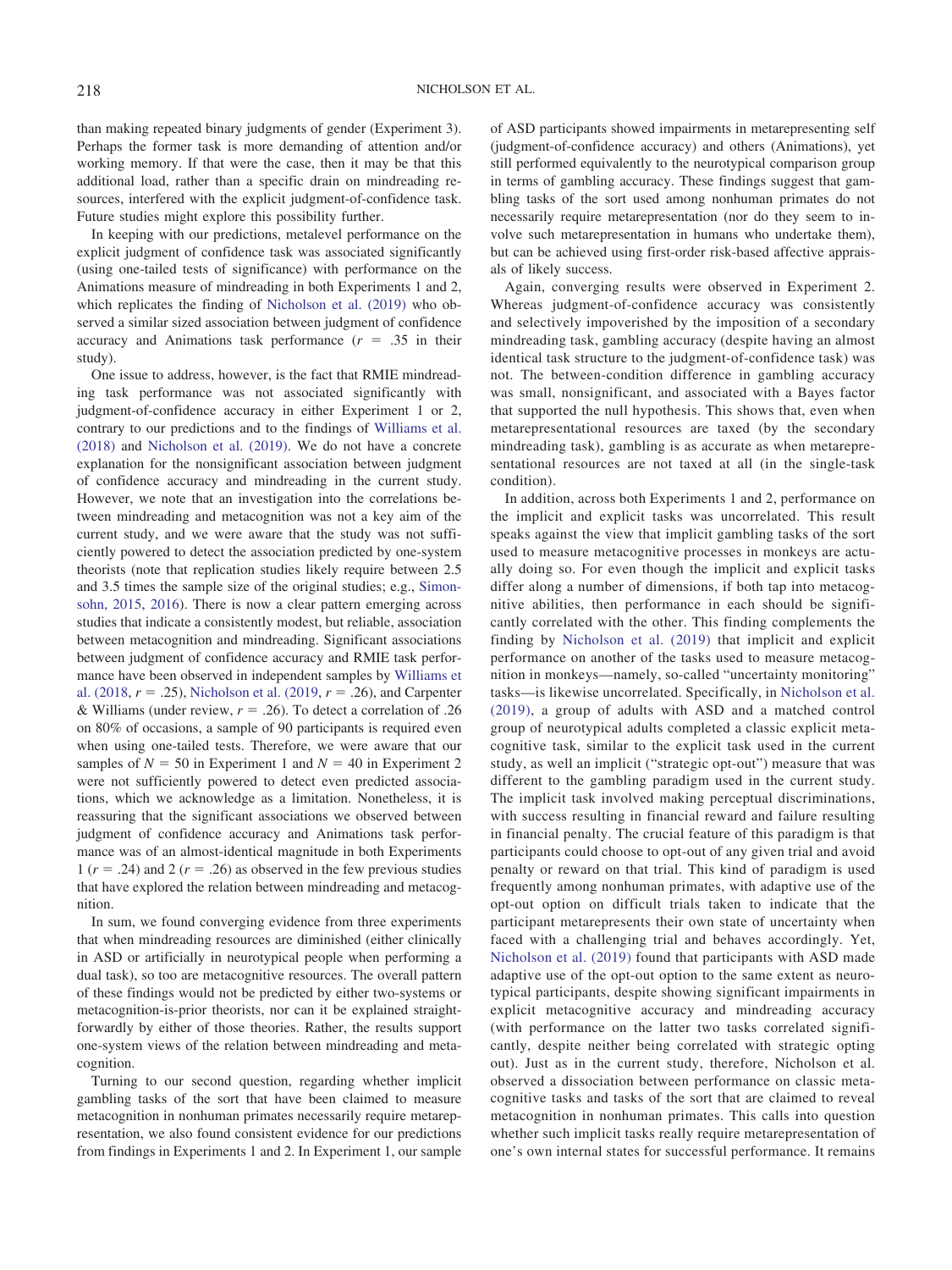possible, however, that metacognitive abilities fractionate along a number of different dimensions, with one subset of abilities being accessed by our implicit tasks, and another subset utilized in the explicit tasks. This, too, could explain the lack of correlation.

Even if it were true that humans fail to metarepresent their own states when they gamble accurately in our implicit tasks, it may be that nonhuman primates nevertheless do so. However, our results suggest that one should use caution when interpreting the gambling performance of nonhumans. If humans, a species we know to be capable of accurate metacognition, do not need to metarepresent their own states to gamble accurately, then we should arguably be skeptical of claims that nonhumans do need to metarepresent their states on such tasks. Moreover, if implicit tasks of the sort successfully employed with monkeys are not genuinely metacognitive in nature, then one important strand of support for metacognitionis-prior accounts is undercut.

In sum, the current study has significant implications for both theory development and clinical practice. Taken together, our findings are in keeping with only one of the theories considered, which is striking given that several predictions overlap across theories, highlighting how challenging it is to distinguish them empirically. The findings suggest, on the one hand, that implicit gambling paradigms of the sort used to test "metacognition" in nonhuman animals do not, in fact, measure awareness of one's own mental states (not in humans, at any rate). On the other hand, the results suggest that accuracy of explicit metacognitive judgments about one's own mental states depends to a significant extent on mindreading ability. As a result, people with ASD, who have established mindreading difficulties, also show significantly weaker performance on explicit metacognitive tasks (but not implicit gambling tasks).

This work had its roots in two suggestions made by Carruthers (2009, 2011) on theoretical grounds. The first was that the same faculty underlies both mindreading of others and metacognition of self. This view was shared by Williams (e.g., 2010; see also, Williams, Lind, & Happé's [2009] commentary on Carruthers, 2009), and endorsed by him as an explanation for key difficulties in both other- and self-awareness experienced by many people with ASD. The second suggestion was that so-called nonverbal "metacognitive" tasks employed with nonhuman animals are not genuinely metacognitive in nature. This led to discussions about how best to test these theoretical predictions, resulting in Nicholson et al. (2019) and the present study. Future work may extend the framework to employ other methods or to test other types of alleged implicit metacognition.

#### **References**

- Abell, F., Happé, F., & Frith, U. (2000). Do triangles play tricks? Attribution of mental states to animated shapes in normal and abnormal development. *Cognitive Development, 15,* 1–16. [http://dx.doi.org/10](http://dx.doi.org/10.1016/S0885-2014%2800%2900014-9) [.1016/S0885-2014\(00\)00014-9](http://dx.doi.org/10.1016/S0885-2014%2800%2900014-9)
- American Psychiatric Association. (2000). *Diagnostic and statistical manual of mental disorders* (4th ed., text revised; DSM–IV–TR). Washington DC: Author.
- American Psychiatric Association. (2013). *Diagnostic and statistical manual of mental disorders* (5th ed.). Washington, DC: Author.
- Baron-Cohen, S., Wheelwright, S., Hill, J., Raste, Y., & Plumb, I. (2001). The "Reading the Mind in the Eyes" Test revised version: A study with

normal adults, and adults with Asperger syndrome or high-functioning autism. *Journal of Child Psychology and Psychiatry, 42,* 241–251. <http://dx.doi.org/10.1111/1469-7610.00715>

- Baron-Cohen, S., Wheelwright, S., Spong, A., Scahill, V., & Lawson, J. (2001). Are intuitive physics and intuitive psychology independent? A test with children with Asperger Syndrome. *Journal of Developmental and Learning Disorders, 5,* 47–78. [http://dx.doi.org/10.1017/](http://dx.doi.org/10.1017/S0021963001006643) [S0021963001006643](http://dx.doi.org/10.1017/S0021963001006643)
- Beran, M. J., Smith, J. D., Coutinho, M. V., Couchman, J. J., & Boomer, J. (2009). The psychological organization of "uncertainty" responses and "middle" responses: A dissociation in capuchin monkeys (*Cebus* apella). *Journal of Experimental Psychology: Animal Behavior Processes, 35,* 371–381. <http://dx.doi.org/10.1037/a0014626>
- Carr, E. W., Rotteveel, M., & Winkielman, P. (2016). Easy moves: Perceptual fluency facilitates approach-related action. *Emotion, 16,* 540 – 552. <http://dx.doi.org/10.1037/emo0000146>
- Carruthers, P. (2009). How we know our own minds: The relationship between mindreading and metacognition. *Behavioral and Brain Sciences, 32,* 121–138. <http://dx.doi.org/10.1017/S0140525X09000545>
- Carruthers, P. (2011). *The opacity of mind*. New York, NY: Oxford University Press.
- Carruthers, P., & Ritchie, J. B. (2012). The emergence of metacognition: Affect and uncertainty in animals. In M. Beran, J. Brandl, J. Perner, & J. Proust (Eds.), *Foundations of Metacogntion* (pp. 76 –93). New York, NY: Oxford University Press. [http://dx.doi.org/10.1093/acprof:oso/](http://dx.doi.org/10.1093/acprof:oso/9780199646739.003.0006) [9780199646739.003.0006](http://dx.doi.org/10.1093/acprof:oso/9780199646739.003.0006)
- Casasanto, D., & Chrysikou, E. G. (2011). When left is "right". Motor fluency shapes abstract concepts. *Psychological Science*, 22, 419–422. <http://dx.doi.org/10.1177/0956797611401755>
- Cicchetti, D. V. (1994). Guidelines, criteria, and rule of thumb for evaluating normed and standardized assessment instruments in psychology. *Psychological Assessment, 6,* 284 –290. [http://dx.doi.org/10.1037/1040-](http://dx.doi.org/10.1037/1040-3590.6.4.284) [3590.6.4.284](http://dx.doi.org/10.1037/1040-3590.6.4.284)
- Cohen, J. (1969). *Statistical power analysis for the behavioural sciences*. New York, NY: Academic Press.
- Cohen, J. (1992). A power primer. *Psychological Bulletin, 112,* 155–159. <http://dx.doi.org/10.1037/0033-2909.112.1.155>
- Constantino, J. N., & Gruber, C. P. (2012). *Social Responsiveness Scale,* 2nd ed. (SRS-2). Torrance, CA: Western Psychological Services.
- Cooper, R. A., Plaisted-Grant, K. C., Baron-Cohen, S., & Simons, J. S. (2016). Reality monitoring and metamemory in adults with autism spectrum conditions. *Journal of Autism and Developmental Disorders, 46,* 2186 –2198. <http://dx.doi.org/10.1007/s10803-016-2749-x>
- Dienes, Z. (2014). Using Bayes to get the most out of non-significant results. *Frontiers in Psychology, 5,* 781. [http://dx.doi.org/10.3389/fpsyg](http://dx.doi.org/10.3389/fpsyg.2014.00781) [.2014.00781](http://dx.doi.org/10.3389/fpsyg.2014.00781)
- Dunlosky, J., & Metcalfe, J. (2009). *Metacognition*. Thousand Oaks, CA: Sage.
- Faul, F., Erdfelder, E., Lang, A. G., & Buchner, A. (2007). G\*Power 3: A flexible statistical power analysis program for the social, behavioral, and biomedical sciences. *Behavior Research Methods, 39,* 175–191. [http://](http://dx.doi.org/10.3758/BF03193146) [dx.doi.org/10.3758/BF03193146](http://dx.doi.org/10.3758/BF03193146)
- Fernández-Abascal, E. G., Cabello, R., Fernández-Berrocal, P., & Baron-Cohen, S. (2013). Test-retest reliability of the 'Reading the Mind in the Eyes' test: A one-year follow-up study. *Molecular Autism, 4,* 33. [http://](http://dx.doi.org/10.1186/2040-2392-4-33) [dx.doi.org/10.1186/2040-2392-4-33](http://dx.doi.org/10.1186/2040-2392-4-33)
- Fleming, S. M., & Lau, H. C. (2014). How to measure metacognition. *Frontiers in Human Neuroscience, 8,* 443. [http://dx.doi.org/10.3389/](http://dx.doi.org/10.3389/fnhum.2014.00443) [fnhum.2014.00443](http://dx.doi.org/10.3389/fnhum.2014.00443)
- Gasper, K., & Clore, G. (2000). Do you have to pay attention to your feelings to be influenced by them? *Personality and Social Psychology Bulletin, 26,* 698 –711. <http://dx.doi.org/10.1177/0146167200268005>
- Golan, O., Baron-Cohen, S., & Hill, J. (2006). The Cambridge mindreading (CAM) face-voice battery: Testing complex emotion recognition in